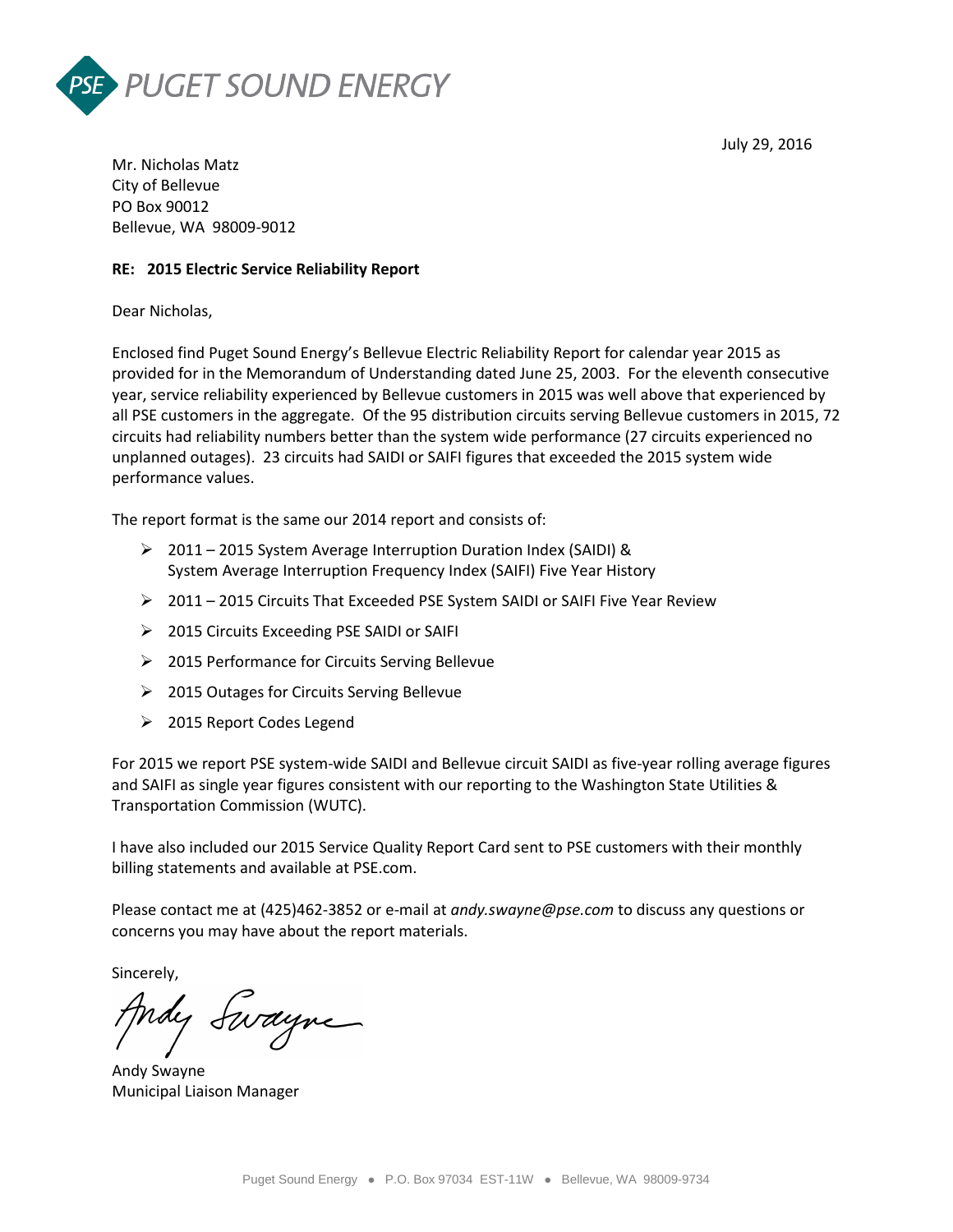CC: Tim Stever – City of Bellevue, Right-of-Way Manager/Franchise Supervisor RaeLynn Asah – PSE, Supervisor Municipal Relations Katherine Taylor – PSE, Senior Local Government Affairs Representative

Enclosures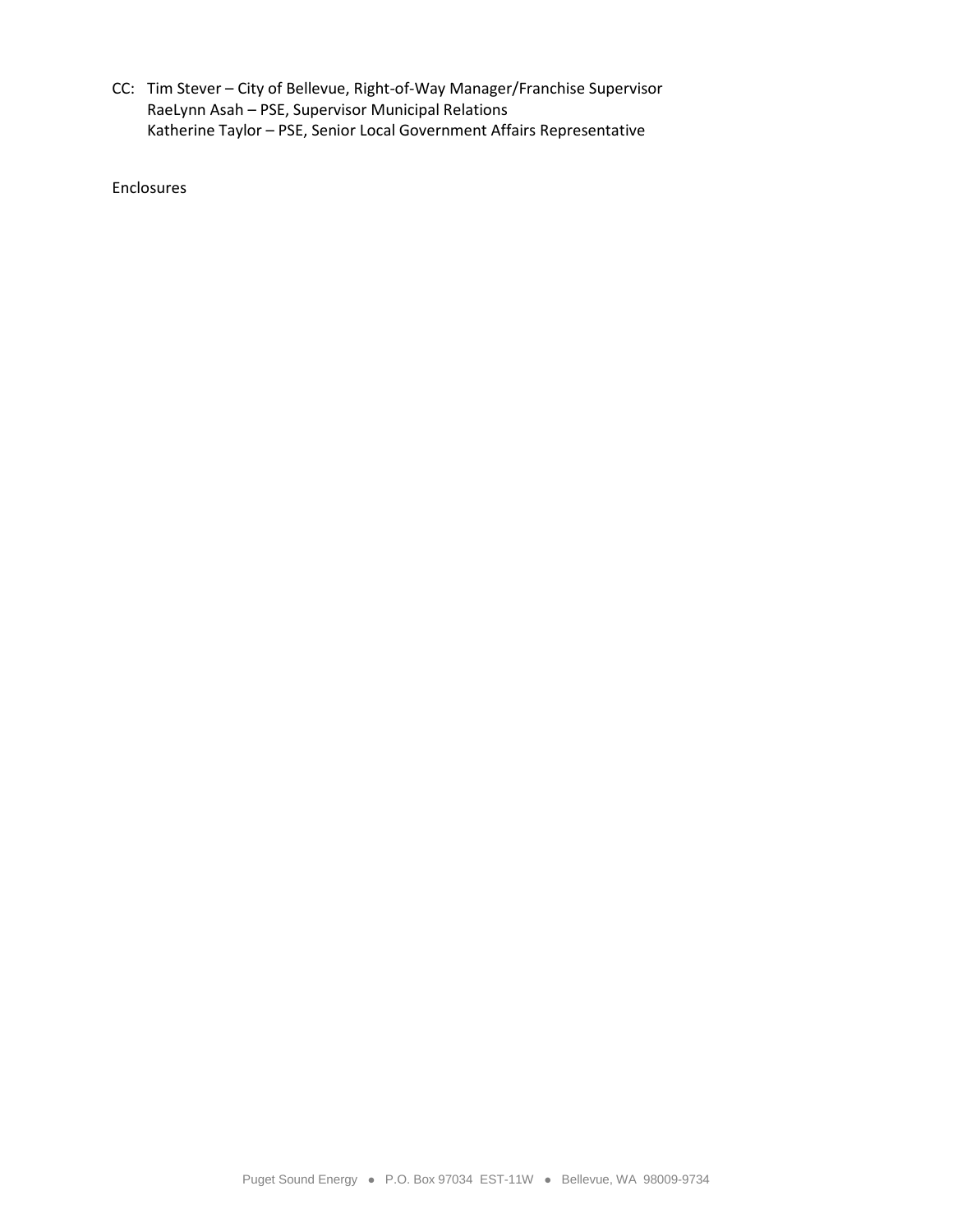# **2015 BELLEVUE ELECTRIC RELIABILITY REPORT**

This report summarizes electric service reliability for customers within the City of Bellevue for calendar year 2015. For the 10th consecutive year, service reliability as measured by SAIDI & SAIFI for Bellevue customers well exceeded that experienced by all PSE customers in the aggregate. Of the 95 distribution circuits serving Bellevue customers in 2015, 72 circuits had reliability numbers better than the system wide performance (27 circuits experienced no unplanned outages). 23 circuits had SAIDI and/or SAIFI figures that exceeded 2015 system wide performance values.

## **SYSTEM AVERAGE INTERRUPTION DURATION INDEX (SAIDI) & SYSTEM AVERAGE INTERRUPTION FREQUENCY INDEX (SAIFI) FIVE YEAR HISTORY**

| ້    |                 |       |                 |            |  |
|------|-----------------|-------|-----------------|------------|--|
|      | <b>SAIDI</b>    |       | <b>SAIFI</b>    |            |  |
|      | <b>BELLEVUE</b> | PSE   | <b>BELLEVUE</b> | <b>PSE</b> |  |
| 2011 | 86.1            | 281.0 | 0.60            | 1.02       |  |
| 2012 | 52.4            | 245.0 | 0.40            | 0.92       |  |
| 2013 | 100.7           | 247.0 | 0.41            | 0.86       |  |
| 2014 | 160.2           | 312.0 | 0.60            | 1.04       |  |
| 2015 | 186.9           | 361.0 | 0.71            | 1.11       |  |

SAIDI figures in minutes, all outages including storm SAIFI figures in outage events, all non-storm outages

PSE SAIDI figures for 2011 - 2015 are five year rolling average figures.

The 2011 - 2012 Bellevue SAIDI figures were calculated as single year figures. The 2013 Bellevue SAIDI figure was calculated as a four year rolling average for years 2010 - 2013. The 2014 & 2015 Bellevue SAIDI figures were calculated as a five year rolling average figures.

PSE analyzes the reliability of its circuits using two standard benchmarks of the electric utility industry, SAIDI and SAIFI.

**SAIDI<sub>Total 5-year Average:** Beginning in 2010 the System Average Interruption Duration Index is a measure</sub> of how long the average customer is out of service during a rolling five year period, and is determined as:

*Total customer outage minutes for the current and past four years*

*Average electric customer count over the current and past four years*

Some customers will experience outages longer than the average and some shorter.

**SAIFI:** The System Average Interruption Frequency Index is a measure of how often the average customer in an area is out of service during the course of a year, and is determined as:

> *Sum of the number of customers affected by each outage Total number of customers served*

*SAIFI figures are single year figures excluding storm outage events* 

Some customers will experience more outages than the average and some fewer.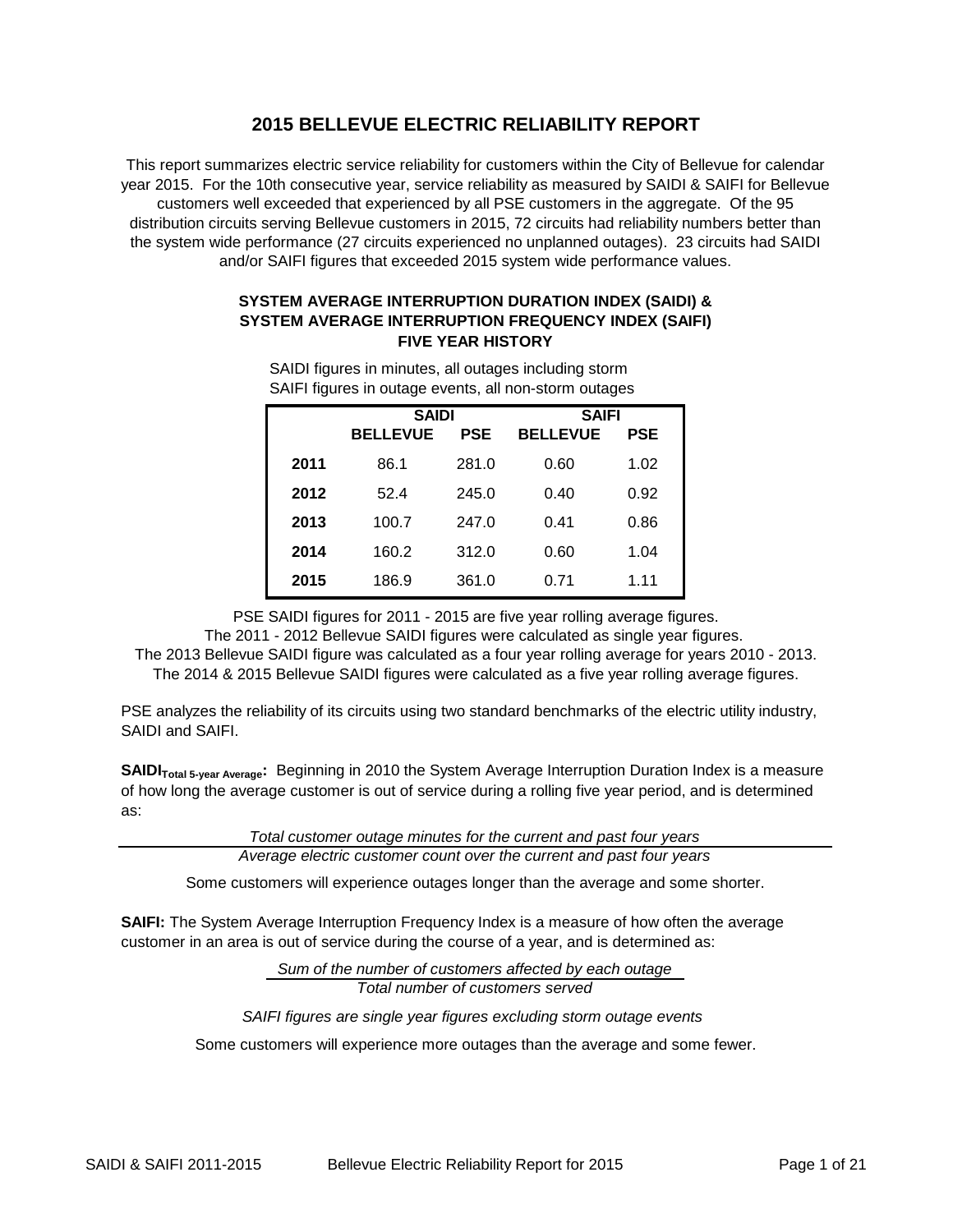## **CIRCUITS THAT EXCEEDED PSE SYSTEM SAIDI OR SAIFI BY YEAR 2011 - 2015**

During the 2011-2015 five year period 64 circuits serving customers in Bellevue performed below system wide performance in one or more years. Of these 64 circuits...

37 (58%) circuits performed below system wide performance once in five years

17 (27%) circuits performed below system wide performance twice in five years

- 7 (11%) circuits performed below system wide performance in three of the five years
- 3 (5%) circuit performed below system wide performance in four of the five years

Performance for years 2011 - 2012 use single year SAIDI figures. Performance for year 2013 uses four year average (2010 - 2013) SAIDI figures. Performance for years 2014 & 2015 use five year average SAIDI figures.

|                |      |      |      |      |      |                | Repeat Counts  |                |                |  |
|----------------|------|------|------|------|------|----------------|----------------|----------------|----------------|--|
| <b>CIRCUIT</b> | 2011 | 2012 | 2013 | 2014 | 2015 | $\overline{1}$ | $\overline{2}$ | $\overline{3}$ | $\overline{4}$ |  |
| <b>ARD-11</b>  |      |      |      |      |      | $\overline{1}$ |                |                |                |  |
| <b>ARD-13</b>  |      |      |      |      |      | $\mathbf{1}$   |                |                |                |  |
| <b>ARD-15</b>  |      |      |      |      |      |                | 1              |                |                |  |
| <b>BTR-14</b>  |      |      |      |      |      | $\overline{1}$ |                |                |                |  |
| <b>BTR-22</b>  |      |      |      |      |      |                |                |                | 1              |  |
| <b>CEN-11</b>  |      |      |      |      |      |                | $\overline{1}$ |                |                |  |
| <b>CEN-12</b>  |      |      |      |      |      | 1              |                |                |                |  |
| <b>CEN-13</b>  |      |      |      |      |      | $\mathbf{1}$   |                |                |                |  |
| <b>CEN-14</b>  |      |      |      |      |      |                | 1              |                |                |  |
| $CLY-23$       |      |      |      |      |      | $\overline{1}$ |                |                |                |  |
| <b>CLY-25</b>  |      |      |      |      |      | $\overline{1}$ |                |                |                |  |
| <b>CLY-27</b>  |      |      |      |      |      |                |                | 1              |                |  |
| <b>COL-22</b>  |      |      |      |      |      | $\overline{1}$ |                |                |                |  |
| <b>COL-25</b>  |      |      |      |      |      | $\mathbf 1$    |                |                |                |  |
| COL-26         |      |      |      |      |      |                |                | 1              |                |  |
| <b>EGT-11</b>  |      |      |      |      |      | $\overline{1}$ |                |                |                |  |
| <b>EGT-12</b>  |      |      |      |      |      | 1              |                |                |                |  |
| <b>EGT-13</b>  |      |      |      |      |      |                |                | $\mathbf 1$    |                |  |
| <b>EGT-15</b>  |      |      |      |      |      |                | 1              |                |                |  |
| <b>EGT-16</b>  |      |      |      |      |      |                | 1              |                |                |  |
| <b>EGT-25</b>  |      |      |      |      |      |                | $\overline{1}$ |                |                |  |
| <b>EGT-27</b>  |      |      |      |      |      | 1              |                |                |                |  |
| <b>EVE-23</b>  |      |      |      |      |      |                |                |                | 1              |  |
| <b>FAC-12</b>  |      |      |      |      |      | $\overline{1}$ |                |                |                |  |
| <b>FAC-14</b>  |      |      |      |      |      | 1              |                |                |                |  |
| GOO-13         |      |      |      |      |      | 1              |                |                |                |  |
| <b>HAZ-13</b>  |      |      |      |      |      | $\overline{1}$ |                |                |                |  |
| <b>HOU-23</b>  |      |      |      |      |      | $\overline{1}$ |                |                |                |  |
| <b>HOU-25</b>  |      |      |      |      |      | 1              |                |                |                |  |
| <b>KWH-22</b>  |      |      |      |      |      | $\overline{1}$ |                |                |                |  |
| <b>KWH-23</b>  |      |      |      |      |      | 1              |                |                |                |  |
| <b>KWH-25</b>  |      |      |      |      |      |                |                | $\mathbf 1$    |                |  |
| <b>KWH-26</b>  |      |      |      |      |      | 1              |                |                |                |  |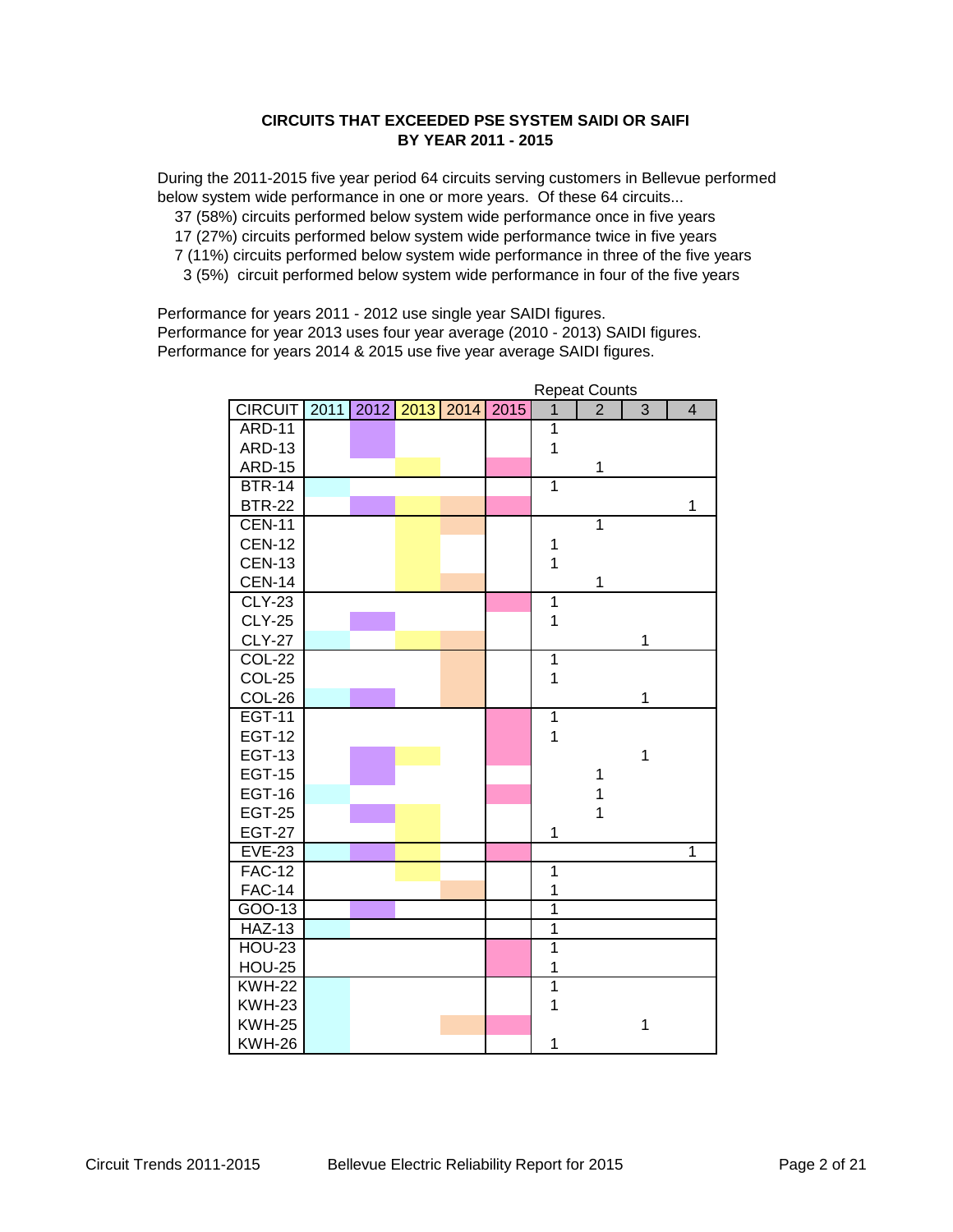| <b>LHL-22</b> |      |      |      |      |      |                |                 |                | $\mathbf{1}$ |
|---------------|------|------|------|------|------|----------------|-----------------|----------------|--------------|
| <b>LHL-23</b> |      |      |      |      |      | 1              |                 |                |              |
| <b>LHL-25</b> |      |      |      |      |      | 1              |                 |                |              |
| <b>LHL-26</b> |      |      |      |      |      | $\mathbf 1$    |                 |                |              |
| <b>LOC-25</b> |      |      |      |      |      | $\overline{1}$ |                 |                |              |
| LOC-32        |      |      |      |      |      | $\mathbf 1$    |                 |                |              |
| LOC-34        |      |      |      |      |      | $\mathbf 1$    |                 |                |              |
| LOC-35        |      |      |      |      |      | $\overline{1}$ |                 |                |              |
| $MED-35$      |      |      |      |      |      |                | $\overline{1}$  |                |              |
| MED-36        |      |      |      |      |      | 1              |                 |                |              |
| <b>MLK-13</b> |      |      |      |      |      | $\overline{1}$ |                 |                |              |
| <b>MLK-15</b> |      |      |      |      |      | $\mathbf 1$    |                 |                |              |
| <b>NOB-12</b> |      |      |      |      |      |                | $\overline{1}$  |                |              |
| <b>NOB-22</b> |      |      |      |      |      | $\mathbf 1$    |                 |                |              |
| <b>NOB-24</b> |      |      |      |      |      | $\overline{1}$ |                 |                |              |
| <b>NRU-23</b> |      |      |      |      |      |                |                 | $\overline{1}$ |              |
| <b>NRU-25</b> |      |      |      |      |      |                | $\mathbf 1$     |                |              |
| <b>NRU-26</b> |      |      |      |      |      | 1              |                 |                |              |
| <b>NRU-27</b> |      |      |      |      |      |                | $\mathbf 1$     |                |              |
| <b>OVE-12</b> |      |      |      |      |      |                |                 | $\overline{1}$ |              |
| <b>OVE-15</b> |      |      |      |      |      |                | 1               |                |              |
| <b>PHA-13</b> |      |      |      |      |      |                | $\overline{1}$  |                |              |
| <b>PHA-15</b> |      |      |      |      |      |                | $\mathbf{1}$    |                |              |
| <b>PHA-16</b> |      |      |      |      |      |                | 1               |                |              |
| <b>PHA-17</b> |      |      |      |      |      | 1              |                 |                |              |
| <b>SBE-22</b> |      |      |      |      |      | $\overline{1}$ |                 |                |              |
| <b>SBE-23</b> |      |      |      |      |      | $\overline{1}$ |                 |                |              |
| <b>SOM-13</b> |      |      |      |      |      |                | $\mathbf{1}$    |                |              |
| <b>SOM-15</b> |      |      |      |      |      |                |                 | $\mathbf{1}$   |              |
| <b>SOM-16</b> |      |      |      |      |      |                | 1               |                |              |
| <b>SOM-17</b> |      |      |      |      |      |                | 1               |                |              |
| <b>Totals</b> | 17   | 19   | 20   | 25   | 23   | 37             | $\overline{17}$ | $\overline{7}$ | 3            |
|               | 2011 | 2012 | 2013 | 2014 | 2015 | 58%            | 27%             | 11%            | 5%           |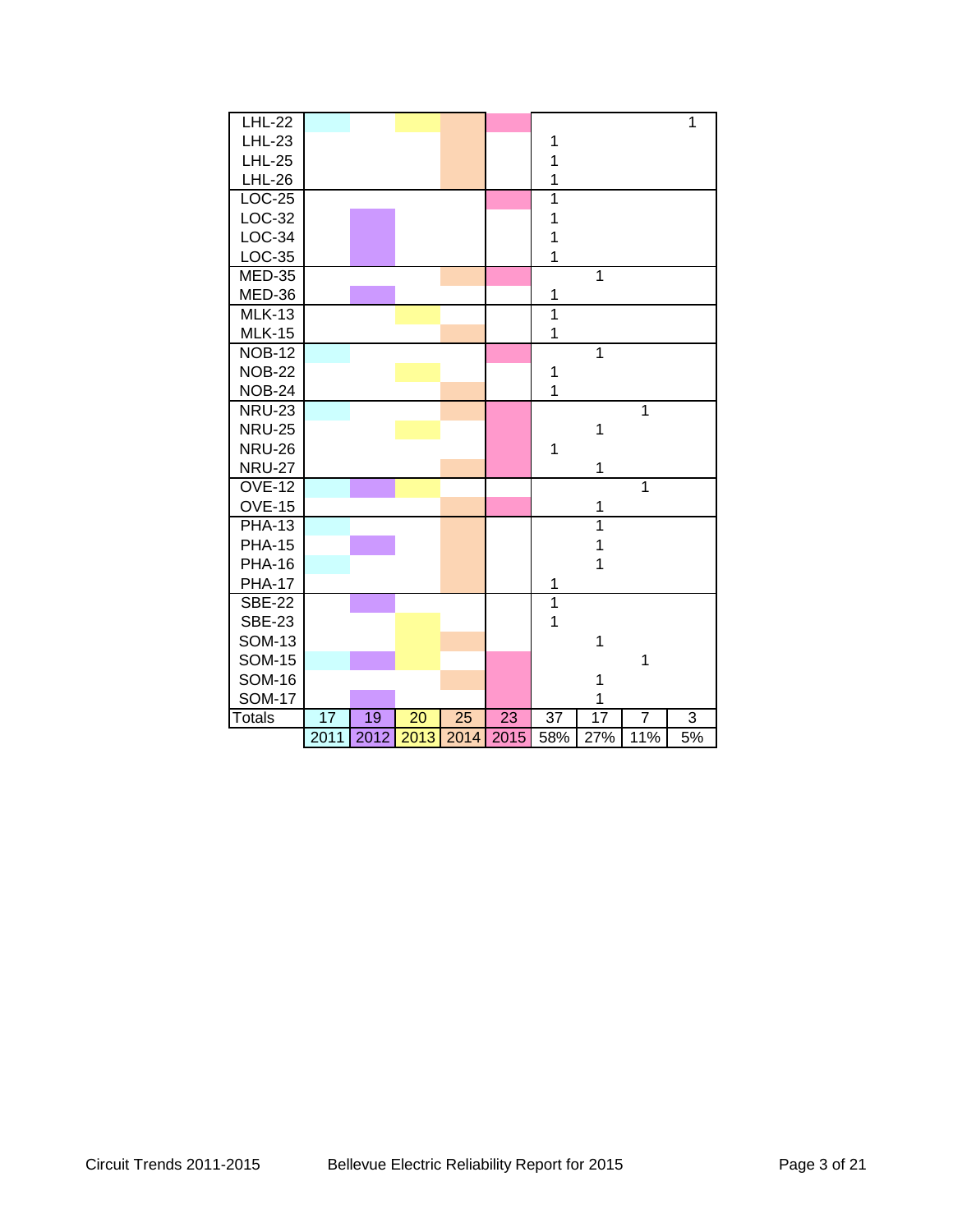| <b>CIRCUITS THAT EXCEED 2015 PSE</b><br><b>SYSTEM SAIDI AND/OR SAIFI</b><br>SQI: SAIDI = 320 SAIFI = 1.30<br>PSE: $SAIDI = 361$ $SAIFI = 1.11$<br>Bellevue: SAIDI = 187 SAIFI = 0.71 |                                                |              | Notes: SAIDI figures reflect all outages, scheduled & unscheduled, including storm; SAIFI figures reflect all non-storm outages, scheduled & unscheduled<br>PSE & Bellevue SAIDI are five year rolling average figures for the period 2011 - 2015.                                                          |                                                                                                                                                                                     |                                                                                                                                                                                        |  |  |  |  |  |  |
|--------------------------------------------------------------------------------------------------------------------------------------------------------------------------------------|------------------------------------------------|--------------|-------------------------------------------------------------------------------------------------------------------------------------------------------------------------------------------------------------------------------------------------------------------------------------------------------------|-------------------------------------------------------------------------------------------------------------------------------------------------------------------------------------|----------------------------------------------------------------------------------------------------------------------------------------------------------------------------------------|--|--|--|--|--|--|
| <b>CIRCUIT</b>                                                                                                                                                                       | <b>SAIDI</b>                                   | <b>SAIFI</b> | 2015 Events Comments                                                                                                                                                                                                                                                                                        | Actions & Projects Completed in 2015                                                                                                                                                | <b>Planned Actions &amp; Projects</b>                                                                                                                                                  |  |  |  |  |  |  |
| Circuits with planned actions or investigations                                                                                                                                      |                                                |              |                                                                                                                                                                                                                                                                                                             |                                                                                                                                                                                     |                                                                                                                                                                                        |  |  |  |  |  |  |
| EGT-16                                                                                                                                                                               | 91.2                                           | 3.56         | Three circuit outages resulted from 1) failed underground feeder cables, 2) failed overhead transformer fuse and 3) a<br>contact fault between overhead feeder conductors.                                                                                                                                  | Faulted feeder cables were isolated, failed fuse cut-out was replaced and spacers were installed in the overhead lines.                                                             | PSE has developed a project to replace failed feeder cables crossing under I-90 to restore the tie to a second circuit.<br>PSE plans to replace the circuit breaker at the substation. |  |  |  |  |  |  |
|                                                                                                                                                                                      |                                                |              | Circuits with completed 2015 actions - no additional corrective action needed                                                                                                                                                                                                                               |                                                                                                                                                                                     |                                                                                                                                                                                        |  |  |  |  |  |  |
| <b>BTR-22</b>                                                                                                                                                                        | 870.6                                          | 0.34         | This circuit appears here based on 2014 SAIDI performance elevating the 5 year average SAIDI value.<br>2015 outage events resulted from tree limb contacts with overhead distribution lines.                                                                                                                | Distribution lines were reenergized follow removal of tree limbs and minor repairs.                                                                                                 | PSE has developed a project to underground the segment of feeder with the worst reliability exposure and place tree<br>wire on the remaining segment.                                  |  |  |  |  |  |  |
| <b>SOM-16</b>                                                                                                                                                                        | 534.1                                          | 2.27         | A tree fell into the radial transmission line feeding Somerset Substation deenergizing the substation. Trees and tree limbs<br>fell into distribution lines causing two circuit outages. An equipment failure caused one circuit outage.                                                                    | Transmission and distribution lines were reenergized following removal of trees/tree limbs, minor repairs and equipment<br>replacement.                                             |                                                                                                                                                                                        |  |  |  |  |  |  |
| <b>KWH-25</b>                                                                                                                                                                        | 521.9                                          | 0.29         | A tree fell into the transmission line feeding Kenilworth Substation deenergizing the substation. A tree fell into distribution<br>lines causing one circuit outage.                                                                                                                                        | The substation was reenergized following removal of the tree limb from the transmission line. Distribution lines were<br>reenergized following removal of a tree and minor repairs. |                                                                                                                                                                                        |  |  |  |  |  |  |
| <b>MED-35</b>                                                                                                                                                                        | 429.6                                          | 0.52         | This circuit appears here based on 2014 SAIDI performance elevating the 5 year average SAIDI value.<br>A 2015 circuit outage resulted from a tree limb contact with the distribution bus at Medina Substation.                                                                                              | The substation was reenergized following removal of the tree limb from the distribution bus at the substation.                                                                      |                                                                                                                                                                                        |  |  |  |  |  |  |
| <b>SOM-17</b>                                                                                                                                                                        | 376.6                                          | 3.17         | A tree fell into the radial transmission line feeding Somerset Substation deenergizing the substation. A tree fell into<br>distribution lines causing one circuit outage. A failed distribution cross-arm caused a large outage.                                                                            | Transmission and distribution lines were reenergized following removal of trees/tree limbs, minor repairs and equipment<br>replacement                                              |                                                                                                                                                                                        |  |  |  |  |  |  |
| <b>NRU-25</b>                                                                                                                                                                        | 369.2                                          | 1.79         | Feeder and distribution cables failed causing a circuit outage with additional customers affected due to temporary<br>switching for system work to accommodate a city public improvement project along 120th AVE NE.                                                                                        | Cable and equipment were replaced in conjunction with system relocation allowing circuits to be restored to normal<br>configuration.                                                |                                                                                                                                                                                        |  |  |  |  |  |  |
| LHL-22                                                                                                                                                                               | 369.0                                          | 1.66         | An equipment failure during a construction of a system improvement project resulted in one circuit outage. A tree fell into Distribution lines were reenergized following replacement of failed equipment and removal of a tre<br>distribution lines, broke a cross-arm and resulted in one circuit outage. |                                                                                                                                                                                     | PSE is currently permitting a new transmission line between Lake Hills and Phantom Lake substations.<br>Two feeder tree wire projects are expected to be completed by year end 2016.   |  |  |  |  |  |  |
| EGT-11                                                                                                                                                                               | 344.7                                          | 0.72         | This circuit appears here based on 2014 SAIDI performance elevating the 5 year average SAIDI value.<br>A 2015 circuit outage resulted when a tree fell into distribution lines and broke a distribution pole.                                                                                               | Distribution lines were reenergized following removal of a tree limbs and replacement of a distribution pole.                                                                       |                                                                                                                                                                                        |  |  |  |  |  |  |
| <b>SOM-15</b>                                                                                                                                                                        | 285.3                                          | 1.33         | A tree fell into the radial transmission line feeding Somerset Substation deenergizing the substation.                                                                                                                                                                                                      | The substation was reenergized following removal of the tree limb from the distribution bus at the substation.                                                                      |                                                                                                                                                                                        |  |  |  |  |  |  |
| <b>HOU-25</b>                                                                                                                                                                        | 189.7                                          | 2.49         | A tree limb fell into the transmission line feeding Houghton Substation deenergizing the substation. A tree fell into<br>distribution lines causing one circuit outage.                                                                                                                                     | The substation was reenergized following removal of the tree limb from the transmission line. Distribution lines were<br>reenergized following removal of a tree and minor repairs. |                                                                                                                                                                                        |  |  |  |  |  |  |
| ARD-15                                                                                                                                                                               | 173.6                                          | 1.20         | A car left the road, crossed a sidewalk and struck a pad-mount switch resulting in a circuit outage.                                                                                                                                                                                                        | The pad-mount switch was replaced.                                                                                                                                                  |                                                                                                                                                                                        |  |  |  |  |  |  |
| <b>NOB-12</b>                                                                                                                                                                        | 172.8                                          | 1.77         | Switching for system work including switch and cable replacement to accommodate a city public improvement project<br>along 120th AVE NE required multiple scheduled large outages.                                                                                                                          | System relocation work was completed and circuits restored to normal configuration.                                                                                                 |                                                                                                                                                                                        |  |  |  |  |  |  |
| CLY-23                                                                                                                                                                               | 159.3                                          | 1.59         | A tree fell into distribution lines causing one circuit outage.                                                                                                                                                                                                                                             | Distribution lines were reenergized following removal of a tree and minor repairs.                                                                                                  |                                                                                                                                                                                        |  |  |  |  |  |  |
| EGT-12                                                                                                                                                                               | 77.5                                           | 2.16         | Tree limbs fell into distribution lines resulting in two circuit outage with one occurring during system improvement work<br>with the circuit breaker set not to reenergize for crew safety.                                                                                                                | Distribution lines were reenergized following removal of tree limbs and completion of system improvement work.                                                                      |                                                                                                                                                                                        |  |  |  |  |  |  |
| <b>HOU-23</b>                                                                                                                                                                        | 51.5                                           | 1.13         | A tree limb fell into the transmission line feeding Houghton Substation deenergizing the substation.                                                                                                                                                                                                        | The substation was reenergized following removal of the tree limb from the transmission line.                                                                                       |                                                                                                                                                                                        |  |  |  |  |  |  |
| $LOC-25$                                                                                                                                                                             | 0.9                                            | 6.96         | System work including switch and cable replacement for Lincoln Square Expansion required scheduled circuit switching<br>and outages.                                                                                                                                                                        | System improvement work was completed and circuits restored to normal configuration.                                                                                                |                                                                                                                                                                                        |  |  |  |  |  |  |
| Circuits for which no corrective action is needed                                                                                                                                    |                                                |              |                                                                                                                                                                                                                                                                                                             |                                                                                                                                                                                     |                                                                                                                                                                                        |  |  |  |  |  |  |
| <b>OVE-15</b>                                                                                                                                                                        | 628.9                                          |              | A lightning strike on distribution lines resulting in a circuit outage during system improvement work with the circuit breaker<br>set not to reenergize for crew safety. A majority of outage minutes resulted from multiple outages occurring during a<br>2015 storm event.                                |                                                                                                                                                                                     | An overhead tree wire project along Overlake drive is planned for 2016 construction.                                                                                                   |  |  |  |  |  |  |
| <b>NRU-23</b>                                                                                                                                                                        | 492.9                                          | 0.47         | This circuit appears here based on 2014 SAIDI performance elevating the 5 year average SAIDI value.                                                                                                                                                                                                         |                                                                                                                                                                                     | PSE plans to engage the Bridle Trails neighborhood and City to develop a new landscape plan to remove danger trees<br>from around Northrup Substation.                                 |  |  |  |  |  |  |
| <b>NRU-27</b>                                                                                                                                                                        | 401.9                                          | 0.29         | This circuit appears here based on 2014 SAIDI performance elevating the 5 year average SAIDI value.                                                                                                                                                                                                         |                                                                                                                                                                                     | PSE plans to engage the Bridle Trails neighborhood and City to develop a new landscape plan to remove danger trees<br>from around Northrup Substation.                                 |  |  |  |  |  |  |
| <b>NRU-26</b>                                                                                                                                                                        | 331.4                                          | 1.09         | This circuit appears here based on 2014 SAIDI performance elevating the 5 year average SAIDI value.                                                                                                                                                                                                         |                                                                                                                                                                                     |                                                                                                                                                                                        |  |  |  |  |  |  |
| EGT-13                                                                                                                                                                               | 325.6                                          | 0.00         | This circuit appears here based on 2013 SAIDI performance elevating the 5 year average SAIDI value.                                                                                                                                                                                                         |                                                                                                                                                                                     |                                                                                                                                                                                        |  |  |  |  |  |  |
| EVE-23                                                                                                                                                                               | 108.4                                          | 1.10         | A large circuit outage resulted from deenergizing most of this circuit for a brush fire along Lake Sammamish Parkway for<br>fire crew and public safety.                                                                                                                                                    |                                                                                                                                                                                     |                                                                                                                                                                                        |  |  |  |  |  |  |
|                                                                                                                                                                                      | Figure exceeded PSE system wide average figure |              |                                                                                                                                                                                                                                                                                                             |                                                                                                                                                                                     |                                                                                                                                                                                        |  |  |  |  |  |  |

Figure exceeding system wide average and Service Qaulity Index

SAIFI figure results in part from circuit outages due to 2015 transmission or substation outage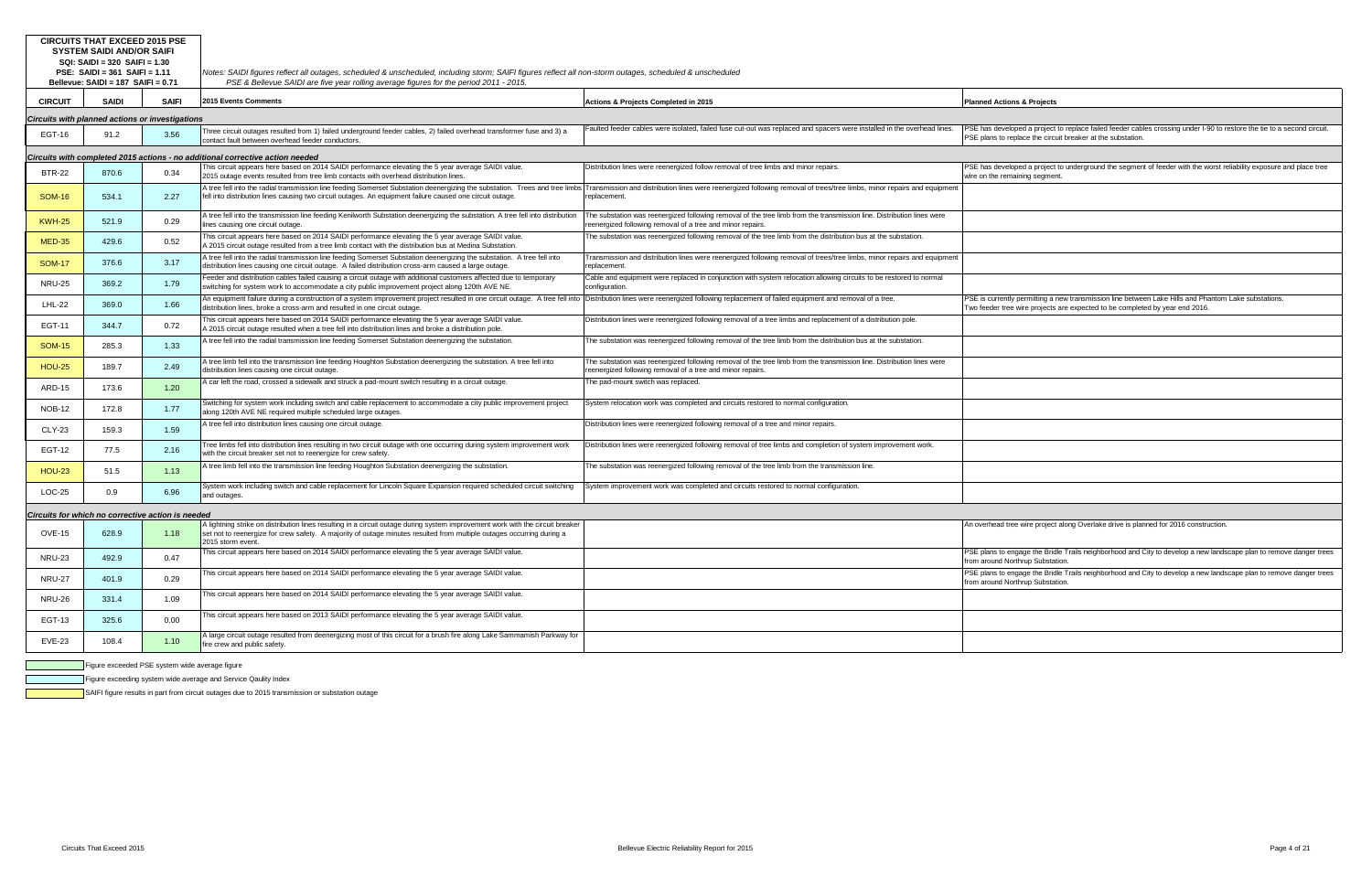## **2015 PERFORMANCE FOR CIRCUITS SERVING BELLEVUE**

|                                | 2015             | 2015                                     | 2015                 | 2011-2015          |                    |
|--------------------------------|------------------|------------------------------------------|----------------------|--------------------|--------------------|
|                                | <b>CUSTOMERS</b> | <b>UNPLANNED</b>                         | <b>OUTAGE</b>        | 5 YEAR             | 2015               |
| <b>CIRCUIT</b>                 | (METERS)         | OUTAGES <sup>1</sup>                     | MINUTES <sup>1</sup> | SAIDI <sup>2</sup> | SAIFI <sup>2</sup> |
|                                |                  | 2015 PSE Companywide performance figures |                      | 361                | 1.11               |
| ARD-11                         | 136              | 0                                        | 0                    | 105.66             | 0.01               |
| <b>ARD-13</b>                  | 644              | $\mathbf 0$                              | 0                    | 76.62              | 4<br>0             |
| <b>ARD-15</b>                  | 1,295            | 14                                       | 237,227              | 173.59             | 1.20               |
| ARD-43                         | 10               | 0                                        | 0                    | 0                  | 0                  |
| <b>BTR-14</b>                  | 1,149            | $\overline{2}$                           | 25,060               | 46.01              | 0.14               |
| <b>BTR-21</b>                  | 1,117            | 11                                       | 66,908               | 70.16              | 0.40               |
| <b>BTR-22</b>                  | 649              | 17                                       | 590,372              | 870.55             | 0.34               |
| <b>BTR-23</b>                  | 643              | 0                                        | 0                    | 24.61              | 0.12               |
| <b>CEN-11</b>                  | 33               | 0                                        | 0                    | 84.18              | 4<br>0<br>4        |
| <b>CEN-12</b>                  | 14               | $\overline{0}$                           | $\mathbf 0$          | 67.84              | 0                  |
| <b>CEN-13</b>                  | 6                | $\overline{0}$                           | 0                    | 90.21              | 4<br>0             |
| <b>CEN-14</b>                  | 247              | 0                                        | 0                    | 101.35             | 0.60               |
| <b>CEN-22</b>                  | 217              | 0                                        | 0                    | 3.17               | 0.05               |
| <b>CEN-25</b>                  | 1,009            | 7                                        | 29,055               | 258.91             | 0.39               |
| <b>CLY-22</b>                  | 345              | 0                                        | 0                    | 7.26               | 0.07               |
| <b>CLY-23</b>                  | 589              | 9                                        | 226,536              | 159.28             | 1.59               |
| <b>CLY-25</b>                  | 1,518            | 0                                        | 0                    | 37.26              | 0.21               |
| <b>CLY-26</b>                  | 1,215            | 5                                        | 3,276                | 63.45              | 0.01               |
| <b>CLY-27</b>                  | 728              | $\mathbf{1}$                             | 243                  | 176.54             | 0.18               |
| <b>COL-22</b>                  | $\mathbf{1}$     | 0                                        | 0                    | 296.30             | 1.00               |
| COL-23                         | 205              | 1                                        | 2,365                | 47.70              | 0.14<br>4          |
| <b>COL-24</b>                  | 27               | $\overline{0}$                           | 0                    | 64.72              | 0                  |
| COL-25                         | 238              | 3                                        | 10,146               | 87.72              | 0.47               |
| COL-26                         | 1,832            | 6                                        | 1,594                | 129.08             | 0.01               |
| <b>EGT-11</b>                  | 1,128            | 15                                       | 1,464,514            | 344.75             | 0.72               |
| <b>EGT-12</b>                  | 2,848            | 34                                       | 747,141              | 77.49<br>325.64    | 2.16<br>4<br>0     |
| <b>EGT-13</b><br><b>EGT-15</b> | 7<br>342         | 0<br>3                                   | 0<br>969             | 54.84              |                    |
| EGT-16                         | 443              | 4                                        | 149,251              | 91.17              | 0.12<br>3.56       |
| <b>EGT-25</b>                  | 664              | 4                                        | 38,433               | 172.82             | 0.01               |
| <b>EGT-26</b>                  | 117              | 0                                        | 0                    | 45.61              | 0.75               |
| <b>EGT-27</b>                  | 594              | 13                                       | 305,911              | 228.61             | 0.50               |
| <b>EGT-28</b>                  | 2,161            | 23                                       | 574,967              | 150.40             | 0.46               |
| <b>EVE-23</b>                  | 2,933            | 30                                       | 237,317              | 108.44             | 1.14               |
| <b>FAC-12</b>                  | 1,263            | 15                                       | 64,563               | 253.34             | 0.27               |
| <b>FAC-13</b>                  | 562              | 4                                        | 4,599                | 136.47             | 0.03               |
| <b>FAC-14</b>                  | 237              | 1                                        | 66                   | 31.41              | 0.00               |
| <b>FAC-21</b>                  | 97               | 1                                        | 5,089                | 8.34               | 0.05               |
| <b>FAC-23</b>                  | 227              | $\overline{c}$                           | 32,262               | 113.56             | 1.05               |
| <b>FAC-24</b>                  | 80               | 1                                        | 14,653               | 48.82              | 0.90               |
| <b>FAC-25</b>                  | 1,498            | 9                                        | 98,136               | 209.30             | 0.36               |
| GOO-13                         | 1,802            | 5                                        | 770,409              | 116.91             | 0.35               |
| <b>HAZ-12</b>                  | 2,180            | 11                                       | 1,136,533            | 267.53             | 0.12               |
| <b>HAZ-13</b>                  | 1,190            | 13                                       | 2,351,595            | 319.63             | 0.04               |
| <b>HOU-23</b>                  | 1,230            | 10                                       | 194,284              | 51.50              | 1.13               |
| <b>HOU-25</b>                  | 504              | 15                                       | 363,588              | 189.73             | 2.49               |
| <b>KWH-22</b>                  | 750              | 16                                       | 355,869              | 306.45             | 0.41               |
| KWH-23                         | 939              | 11                                       | 150,995              | 160.12             | 0.47               |
| <b>KWH-25</b>                  | 1,615            | 20                                       | 820,795              | 521.88             | 0.29               |
| KWH-26                         | 271              | 4                                        | 50,774               | 139.33             | 0.44               |
| LHL-22                         | 1,028            | 13                                       | 371,405              | 369.02             | 1.66               |
| LHL-23                         | 1,220            | 8                                        | 120,446              | 75.92              | 0.89               |
| <b>LHL-25</b>                  | 2,133            | 15                                       | 380,149              | 233.46             | 0.92               |
| <b>LHL-26</b>                  | 550              | 6                                        | 64,688               | 42.15              | 0.31               |
| LOC-22                         | 1,971            | 3                                        | 33,767               | 26.65              | 0.18               |
| $LOC-23$                       | 1,477            | 4                                        | 28,977               | 126.37             | 0.07               |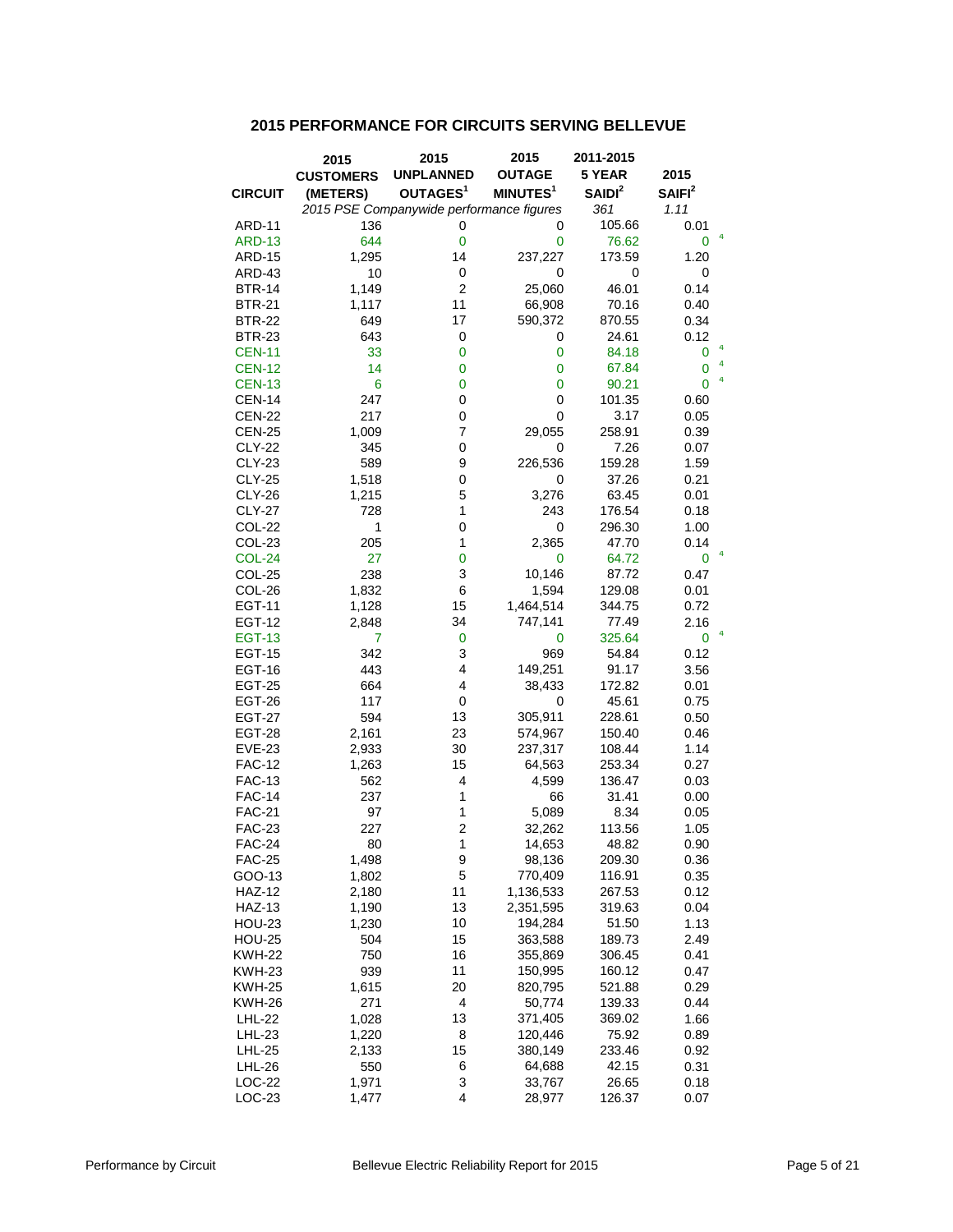| LOC-24                   | 86     | 0              | 0                          | 0      | 0            |
|--------------------------|--------|----------------|----------------------------|--------|--------------|
| $LOC-25$                 | 105    | 0              | 0                          | 0.84   | 6.96<br>4    |
| LOC-32                   | 90     | $\overline{0}$ | $\mathbf 0$<br>$\mathbf 0$ | 27.30  | 0<br>4       |
| LOC-33                   | 353    | 0              |                            | 57.56  | 0<br>4       |
| LOC-34                   | 308    | $\overline{0}$ | $\mathbf 0$                | 63.56  | 0<br>4       |
| <b>LOC-35</b>            | 22     | 0              | $\overline{0}$             | 32.51  | $\mathbf{0}$ |
| <b>MED-35</b>            | 192    | 6              | 115,104                    | 429.59 | 0.52         |
| <b>MED-36</b>            | 666    | 7              | 386,865                    | 228.93 | 0.06         |
| <b>MLK-12</b>            | 432    | 3              | 1,139                      | 16.71  | 0.02         |
| <b>MLK-13</b>            | 1,606  | 11             | 34,361                     | 77.24  | 0.04         |
| <b>MLK-15</b>            | 1,577  | 11             | 37,500                     | 56.37  | 0.28         |
| <b>MLK-16</b>            | 1,513  | 7              | 49,162                     | 31.12  | 0.11<br>4    |
| <b>NOB-11</b>            | 62     | 0              | 0                          | 26.14  | 0            |
| <b>NOB-12</b>            | 323    | 3              | 47,097                     | 172.78 | 1.77         |
| <b>NOB-13</b>            | 31     | $\overline{0}$ | 0                          | 22.26  | 4<br>0       |
| <b>NOB-14</b>            | 544    | $\overline{0}$ | $\mathbf 0$                | 17.03  | 4<br>0       |
| <b>NOB-21</b>            | 237    | $\mathbf 0$    | 0                          | 4.52   | 4<br>0       |
| <b>NOB-22</b>            | 117    | 3              | 17,134                     | 188.46 | 0.51         |
| <b>NOB-23</b>            | 948    | $\mathbf 0$    | 0                          | 62.45  | 0.17         |
| <b>NOB-24</b>            | 975    | 6              | 36,683                     | 167.91 | 0.14         |
| <b>NRU-23</b>            | 796    | 21             | 79,267                     | 492.90 | 0.47         |
| <b>NRU-25</b>            | 890    | 14             | 363,938                    | 369.24 | 1.79         |
| <b>NRU-26</b>            | 183    | 3              | 3,570                      | 331.45 | 1.09         |
| <b>NRU-27</b>            | 694    | 18             | 154,951                    | 401.88 | 0.29         |
| <b>OVE-12</b>            | 543    | $\overline{c}$ | 251                        | 118.01 | 0.03         |
| <b>OVE-15</b>            | 662    | 15             | 368,569                    | 628.86 | 1.18         |
| <b>PHA-13</b>            | 1,043  | 21             | 62,537                     | 111.74 | 0.37         |
| <b>PHA-15</b>            | 178    | 3              | 31,656                     | 96.76  | 0.04         |
| <b>PHA-16</b>            | 1,986  | 13             | 345,271                    | 123.91 | 0.93         |
| <b>PHA-17</b>            | 696    | $\overline{7}$ | 27,677                     | 134.86 | 0.37         |
| <b>ROS-17</b>            | 1,085  | 5              | 17,143                     | 42.54  | 1.04         |
| <b>SBE-22</b>            | 330    | 1              | 508                        | 229.12 | 0.05         |
| <b>SBE-23</b>            | 282    | $\mathbf 0$    | $\overline{0}$             | 65.92  | 4<br>0.05    |
| <b>SBE-25</b>            | 449    | 3              | 107,699                    | 247.22 | 0.01         |
| <b>SBE-26</b>            | 1,741  | 22             | 402,761                    | 112.08 | 0.32         |
| <b>SOM-13</b>            | 759    | 3              | 47,704                     | 269.03 | 1.01         |
| <b>SOM-15</b>            | 1,744  | 13             | 173,865                    | 285.33 | 1.33         |
| <b>SOM-16</b>            | 2,717  | 23             | 1,942,145                  | 534.15 | 2.27         |
| <b>SOM-17</b>            | 1,790  | 17             | 1,008,873                  | 376.59 | 3.17         |
|                          |        |                |                            |        |              |
| Totals                   | 76,683 | 650            | 17,988,356                 |        |              |
| <b>Scheduled Outages</b> |        | 128            | 816,042                    |        |              |

### Notes

- 1 Figures exclude major storm event outages
- 2 SAIDI are 2011-2015 five year rolling average figures which reflect all outages including storm events.
	- SAIFI are 2015 single year figures which reflect all non-storm outages events.
- 3 Includes one circuit outage resulting from substation bank outage
- 4 SAIDI figures greater than zero reflect inclusion of a combination of prior year non-zero SAIDI and/or 2015 scheduled outages (including customer requested outages). SAIFI figures greater than zero reflect inclusion of 2015 scheduled outages (including customer requested outages).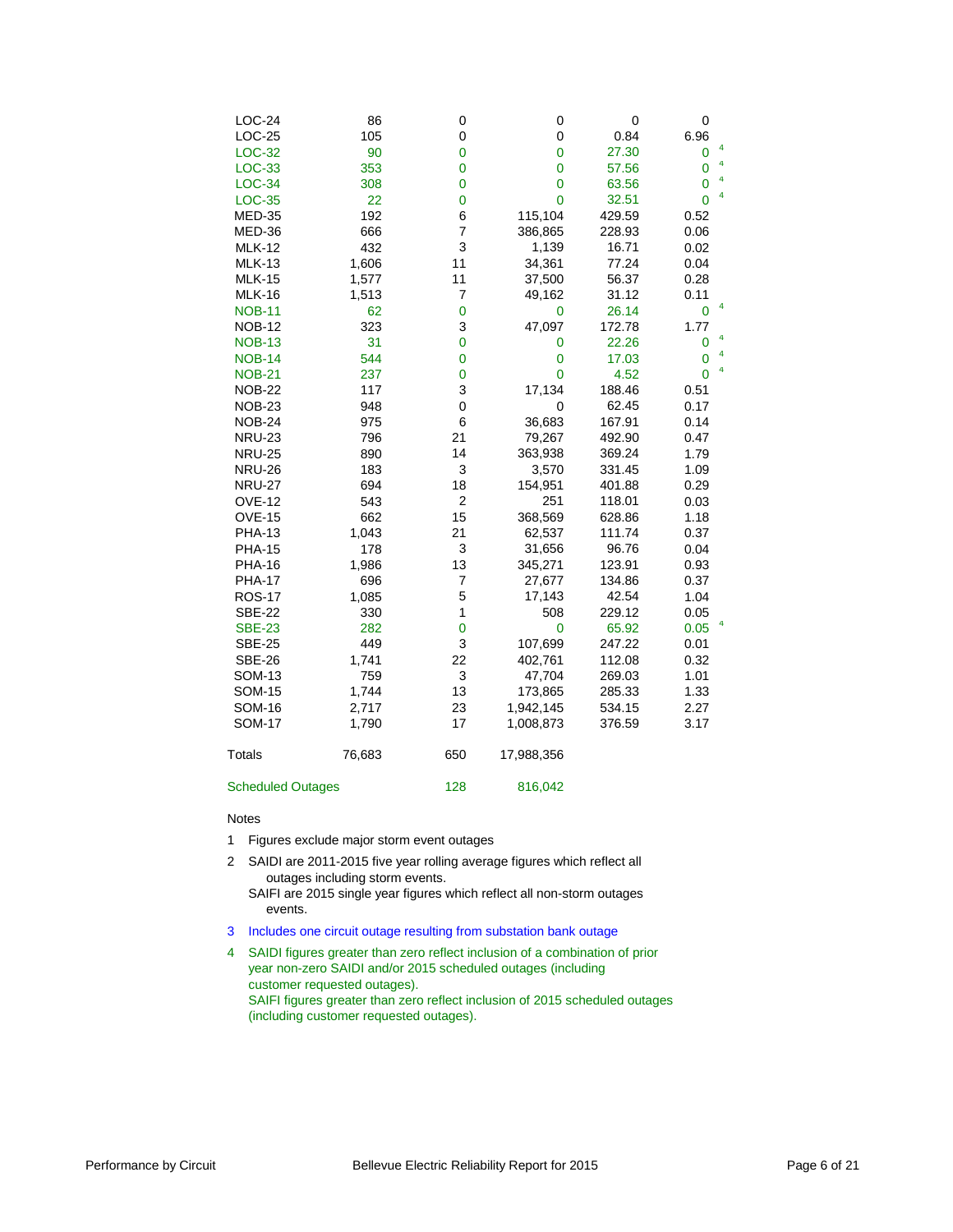## **2015 OUTAGES FOR CIRCUITS SERVING BELLEVUE EXCLUDING STORM & SCHEDULED OUTAGES**

## **BY CAUSE**

| <b>CAUSE</b> |                             |              | <b>OUTAGES</b> |              | <b>OUTAGE MINUTES</b> |
|--------------|-----------------------------|--------------|----------------|--------------|-----------------------|
| <b>CODE</b>  | <b>CAUSE DESCRIPTION</b>    | <b>COUNT</b> | <b>PERCENT</b> | <b>COUNT</b> | <b>PERCENT</b>        |
| AC           | <b>ACCIDENT</b>             |              | 0.2%           | 166          | 0.0%                  |
| AO           | ACCIDENT OTHER, WITH FIRES  | 8            | 1.5%           | 45,554       | 0.7%                  |
| AV           | ACCIDENT/VANDALISM          |              | 0.2%           | 41           | 0.0%                  |
| BA           | BIRD OR ANIMAL              | 124          | 23.4%          | 348,887      | 5.5%                  |
| CE.          | <b>CUSTOMER EQUIPMENT</b>   |              | 0.2%           | 7            | 0.0%                  |
| <b>CP</b>    | <b>CAR EQUIPMENT</b>        | 7            | 1.3%           | 189,616      | 3.0%                  |
| DU           | DIG UP UNDERGROUND          | 22           | 4.2%           | 80,305       | 1.3%                  |
| EF.          | <b>EQUIPMENT FAILURE</b>    | 262          | 49.4%          | 2,548,929    | 40.3%                 |
| EO.          | ELECTRICAL OVERLOAD         | 4            | 0.8%           | 6,387        | 0.1%                  |
| FI.          | <b>FAULTY INSTALLATION</b>  |              | 0.2%           | 15,540       | 0.2%                  |
| $\sqcup$     | <b>LIGHTNING</b>            |              | 0.2%           | 1,117        | 0.0%                  |
| OD.          | <b>OUTSIDE DISTURBANCE</b>  | 3            | 0.6%           | 15,635       | 0.2%                  |
| <b>OE</b>    | <b>OUTAGE WHILE WORKING</b> | 11           | 2.1%           | 203,837      | 3.2%                  |
| TF.          | TREE - OFF RIGHT OF WAY     | 2            | 0.4%           | 803,026      | 12.7%                 |
| TO           | TREE - ON RIGHT OF WAY      | 2            | 0.4%           | 419,925      | 6.6%                  |
| TV           | TREE - RIGHT OF WAY UNKNOWN | 58           | 10.9%          | 1,602,067    | 25.3%                 |
| <b>UN</b>    | UNKNOWN CAUSE               | 21           | 4.0%           | 50,881       | 0.8%                  |
| VA           | VANDALISM                   | 1            | 0.2%           | 43           | 0.0%                  |
|              | Totals                      | 530          | 100%           | 6,331,963    | 100%                  |

| <b>EQUIP</b> |                                       |                           | <b>OUTAGES</b> |                | <b>OUTAGE MINUTES</b> |
|--------------|---------------------------------------|---------------------------|----------------|----------------|-----------------------|
| <b>CODE</b>  | <b>EQUIPMENT DESCRIPTION</b>          | <b>COUNT</b>              | <b>PERCENT</b> | <b>COUNT</b>   | <b>PERCENT</b>        |
| <b>OCE</b>   | <b>CUSTOMER EQUIPMENT</b>             | 1                         | 0.2%           | 66             | 0.0%                  |
| <b>OCN</b>   | OVERHEAD SECONDARY CONNECTOR          | 5                         | 0.9%           | 2181           | 0.0%                  |
| <b>OCO</b>   | OVERHEAD CONDUCTOR                    | 38                        | 7.2%           | 2535468        | 40.0%                 |
| <b>OCR</b>   | <b>OVERHEAD CROSSARM</b>              | 5                         |                | 0.9% 478090.84 | 7.6%                  |
| <b>OFC</b>   | <b>OVERHEAD CUT-OUT</b>               | 11                        | 2.1%           | 109737         | 1.7%                  |
| OFU          | OVERHEAD LINE FUSE / FUSE LINK        | 22                        | 4.2%           | 90201          | 1.4%                  |
| <b>OIN</b>   | <b>OVERHEAD INSULATOR</b>             | $\ensuremath{\mathsf{3}}$ | 0.6%           | 19766          | 0.3%                  |
| <b>ULO</b>   | <b>OVERHEAD JUMPER WIRE</b>           | 6                         | 1.1%           | 74911          | 1.2%                  |
| OPO          | OVERHEAD POLE (EDOP100)               | 8                         | 1.5%           | 143585         | 2.3%                  |
| OSV          | <b>OVERHEAD SERVICE</b>               | 20                        | 3.8%           | 7536           | 0.1%                  |
| <b>OSW</b>   | OVERHEAD SWITCH (EDOS100)             | 3                         | 0.6%           | 95064          | 1.5%                  |
| <b>OTF</b>   | <b>OVERHEAD TRANSFORMER FUSE</b>      | 92                        | 17.4%          | 102029         | 1.6%                  |
| <b>OTR</b>   | <b>OVERHEAD TRANSFORMER</b>           | 22                        | 4.2%           | 52919          | 0.8%                  |
| <b>PMF</b>   | PADMOUNT SWITCH FUSE                  | 7                         | 1.3%           | 158913         | 2.5%                  |
| <b>PMP</b>   | PADMOUNT METER POINT (EDUM100)        | 1                         | 0.2%           | 43             | 0.0%                  |
| <b>PTF</b>   | PADMOUNT TRANSFORMER FUSE             | 1                         | 0.2%           | 2120           | 0.0%                  |
| <b>SCS</b>   | <b>CIRCUIT SWITCHER</b>               | 1                         | 0.2%           | 2869           | 0.0%                  |
| <b>UEL</b>   | UNDERGROUND ELBOW                     | 12                        | 2.3%           | 231263         | 3.7%                  |
| <b>UFJ</b>   | UNDERGROUND J-BOX                     | 11                        | 2.1%           | 92099          | 1.5%                  |
| <b>UHH</b>   | UNDERGROUND HANDHOLE - SECONDARY      | 8                         | 1.5%           | 6539           | 0.1%                  |
| <b>UOT</b>   | UNDERGROUND OUTDOOR TERMINATION       | 3                         | 0.6%           | 37097          | 0.6%                  |
| <b>UPC</b>   | UNDERGROUND PRIMARY CABLE             | 97                        | 18.3%          | 1408467        | 22.2%                 |
| <b>UPS</b>   | UNDERGROUND PADMOUNT SWITCH (EDUS100) | $\overline{\mathbf{4}}$   | 0.8%           | 119936         | 1.9%                  |
| UPT          | UNDERGROUND PADMOUNT TRANSFO          | 15                        | 2.8%           | 97230          | 1.5%                  |
| <b>USC</b>   | UNDERGROUND SECONDARY CABLE           | 9                         | 1.7%           | 16488          | 0.3%                  |
| <b>USP</b>   | UNDERGROUND PRIMARY SPLICE            | 1                         | 0.2%           | 8806           | 0.1%                  |
| <b>USV</b>   | UNDERGROUND SERVICE                   | 65                        | 12.3%          | 30145          | 0.5%                  |
| <b>UTC</b>   | UNDERGROUND TERMINAL FUSE             | 31                        | 5.8%           | 171631         | 2.7%                  |
| <b>UTR</b>   | UNDERGROUND SUBMERSIBLE TRANSFORMER   | 28                        | 5.3%           | 236763         | 3.7%                  |
|              | Totals                                | 530                       | 100%           | 6,331,963      | 100%                  |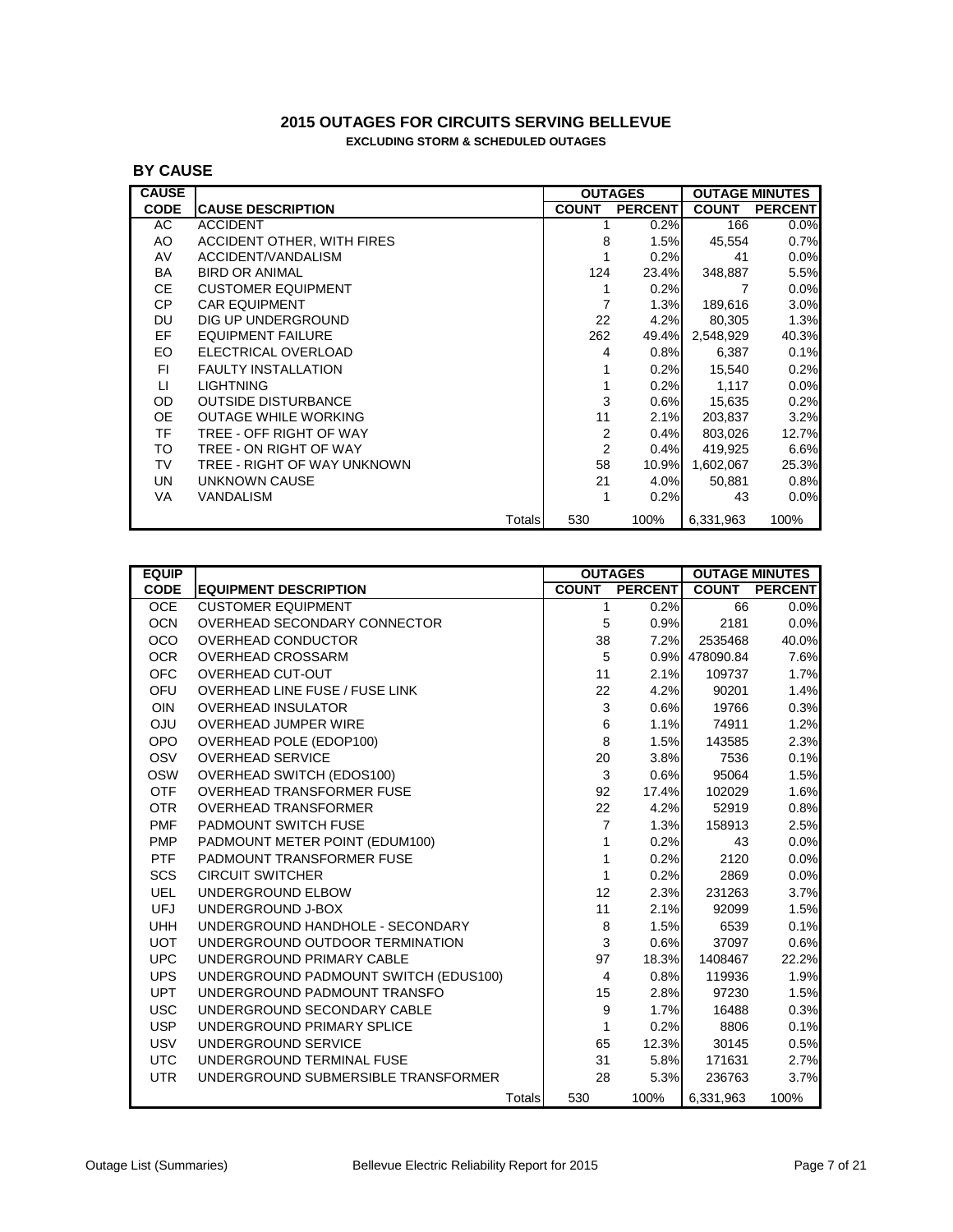## **EXCLUDING CUSTOMER REQUESTED & SCHEDULED OUTAGES 2015 OUTAGES FOR CIRCUITS SERVING BELLEVUE**

|             |                |              |                  | <b>CUSTOMERS</b> | <b>CUSTOMER</b> | <b>STORM</b> |
|-------------|----------------|--------------|------------------|------------------|-----------------|--------------|
| <b>DATE</b> | <b>CIRCUIT</b> | <b>CAUSE</b> | <b>EQUIPMENT</b> | <b>OUT</b>       | <b>MINUTES</b>  | <b>CODE</b>  |
| 4/19/2015   | <b>ARD-15</b>  | <b>UTC</b>   | BA               | 204              | 29,971          | <b>NON</b>   |
| 4/28/2015   | <b>ARD-15</b>  | UEL          | EF               | 1                | 240             | <b>NON</b>   |
| 4/28/2015   | <b>ARD-15</b>  | UEL          | EF               | 45               | 10,845          | <b>NON</b>   |
| 4/28/2015   | <b>ARD-15</b>  | UEL          | EF               | 1                | 241             | <b>NON</b>   |
| 4/28/2015   | <b>ARD-15</b>  | <b>UEL</b>   | EF               | 1                | 241             | <b>NON</b>   |
| 4/28/2015   | <b>ARD-15</b>  | <b>UPC</b>   | EF               | 45               | 11,525          | <b>NON</b>   |
| 4/28/2015   | <b>ARD-15</b>  | <b>UPC</b>   | EF               | 4                | 1,027           | <b>NON</b>   |
| 4/28/2015   | <b>ARD-15</b>  | <b>UEL</b>   | EF               | 1                | 295             | <b>NON</b>   |
| 5/24/2015   | <b>ARD-15</b>  | <b>PMF</b>   | BA               | 204              | 13,073          | <b>NON</b>   |
| 7/15/2015   | <b>ARD-15</b>  | <b>UOT</b>   | BA               | 108              | 13,917          | <b>NON</b>   |
| 7/30/2015   | <b>ARD-15</b>  | <b>UPS</b>   | <b>CP</b>        | 467              | 99,200          | <b>NON</b>   |
| 9/19/2015   | <b>ARD-15</b>  | <b>UTR</b>   | EF               | 1                | 559             | <b>NON</b>   |
| 11/19/2015  | <b>ARD-15</b>  | <b>UFJ</b>   | FI               | 108              | 28,080          | MAJ          |
| 11/19/2015  | <b>ARD-15</b>  | <b>UFJ</b>   | EF               | 108              | 28,013          | MAJ          |
| 6/3/2015    | <b>BTR-14</b>  | <b>UHH</b>   | EF               | 45               | 135             | <b>NON</b>   |
| 9/5/2015    | <b>BTR-14</b>  | <b>UFJ</b>   | EF               | 108              | 24,925          | <b>NON</b>   |
| 3/4/2015    | <b>BTR-21</b>  | <b>UPT</b>   | EF               | 19               | 1,881           | <b>NON</b>   |
| 4/27/2015   | <b>BTR-21</b>  | <b>OTF</b>   | EF               | 5                | 482             | <b>NON</b>   |
| 5/14/2015   | <b>BTR-21</b>  | <b>OTF</b>   | BA               | 4                | 348             | <b>NON</b>   |
| 6/26/2015   | <b>BTR-21</b>  | OCO          | TV               | 13               | 1,022           | <b>NON</b>   |
| 8/11/2015   | <b>BTR-21</b>  | <b>UPC</b>   | EF               | 396              | 48,787          | <b>NON</b>   |
| 8/29/2015   | <b>BTR-21</b>  | <b>OCO</b>   | TV               | 11               | 526             | <b>MAJ</b>   |
| 8/29/2015   | <b>BTR-21</b>  | <b>OCO</b>   | TV               | 13               | 951             | <b>MAJ</b>   |
| 8/30/2015   | <b>BTR-21</b>  | <b>OCO</b>   | TV               | 6                | 11,556          | <b>MAJ</b>   |
| 9/9/2015    | <b>BTR-21</b>  | <b>UPC</b>   | EF               | 1                | 348             | <b>NON</b>   |
| 9/29/2015   | <b>BTR-21</b>  | <b>UTC</b>   | EF               | 4                | 647             | <b>NON</b>   |
| 10/18/2015  | <b>BTR-21</b>  | OFU          | EF               | 4                | 360             | <b>NON</b>   |
| 6/13/2015   | <b>BTR-22</b>  | <b>OSV</b>   | TV               | 1                | 137             | <b>NON</b>   |
| 6/24/2015   | <b>BTR-22</b>  | <b>OTF</b>   | BA               | 14               | 954             | <b>NON</b>   |
| 7/7/2015    | <b>BTR-22</b>  | <b>OTF</b>   | BA               | $\overline{2}$   | 301             | <b>NON</b>   |
| 8/14/2015   | <b>BTR-22</b>  | OFU          | TV               | 10               | 221             | <b>NON</b>   |
| 8/27/2015   | <b>BTR-22</b>  | OSV          | EF               | 1                | 92              | <b>NON</b>   |
| 8/31/2015   | <b>BTR-22</b>  | OSV          | TV               | 1                | 109             | <b>MAJ</b>   |
| 9/4/2015    | <b>BTR-22</b>  | OFU          | TV               | 1                | 99              | <b>MAJ</b>   |
| 9/16/2015   | <b>BTR-22</b>  | <b>UPC</b>   | EF               | 1                | 380             | <b>NON</b>   |
| 9/16/2015   | <b>BTR-22</b>  | <b>UPC</b>   | EF               | 11               | 4,706           | <b>NON</b>   |
| 11/6/2015   | <b>BTR-22</b>  | <b>UPC</b>   | UN               | $\overline{c}$   | 841             | <b>NON</b>   |
| 11/17/2015  | <b>BTR-22</b>  | <b>OCO</b>   | TV               | 0                | 5,085           | <b>MAJ</b>   |
| 11/17/2015  | <b>BTR-22</b>  | <b>OCO</b>   | TV               | 228              |                 | <b>MAJ</b>   |
|             | <b>BTR-22</b>  |              |                  |                  | 228,771         |              |
| 11/17/2015  |                | <b>OPO</b>   | TV               | 119              | 267,778         | <b>MAJ</b>   |
| 12/1/2015   | <b>BTR-22</b>  | <b>UPC</b>   | EF               | 24               | 7,627           | <b>NON</b>   |
| 12/9/2015   | <b>BTR-22</b>  | OCO          | TV               | 53               | 25,416          | <b>MAJ</b>   |
| 12/21/2015  | <b>BTR-22</b>  | OCO          | TV               | 119              | 43,643          | <b>NON</b>   |
| 12/23/2015  | <b>BTR-22</b>  | <b>UPC</b>   | EF               | 24               | 4,212           | <b>NON</b>   |
| 8/11/2015   | <b>CEN-25</b>  | <b>UPC</b>   | <b>OE</b>        | 1                | 21              | <b>NON</b>   |
| 8/12/2015   | <b>CEN-25</b>  | <b>UPC</b>   | EO               | 137              | 3,206           | <b>NON</b>   |
| 8/12/2015   | <b>CEN-25</b>  | <b>UPC</b>   | EO               | 23               | 664             | <b>NON</b>   |
| 9/21/2015   | <b>CEN-25</b>  | <b>UPC</b>   | EF               | 53               | 12,595          | <b>NON</b>   |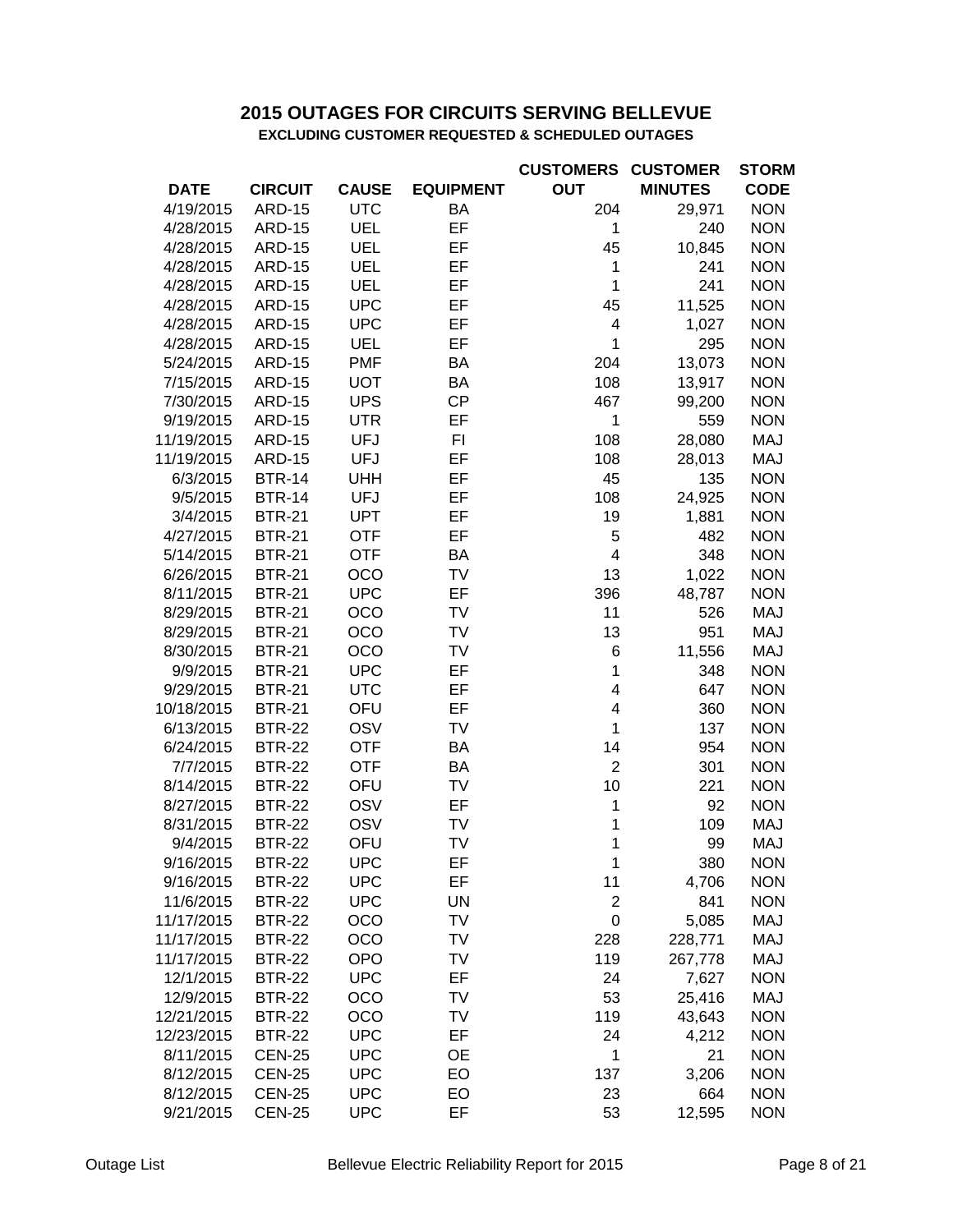| 10/7/2015  | <b>CEN-25</b> | <b>UPC</b> | EF        | 1              | 23      | <b>NON</b> |
|------------|---------------|------------|-----------|----------------|---------|------------|
| 10/7/2015  | <b>CEN-25</b> | <b>UPC</b> | EF        | 60             | 12,380  | <b>NON</b> |
| 12/18/2015 | <b>CEN-25</b> | OSV        | AC        | 1              | 166     | <b>NON</b> |
| 6/24/2015  | <b>CLY-23</b> | <b>OPO</b> | TV        | 44             | 8,477   | <b>NON</b> |
| 7/18/2015  | <b>CLY-23</b> | <b>OTF</b> | BA        | $\overline{7}$ | 1,958   | <b>NON</b> |
| 7/26/2015  | <b>CLY-23</b> | <b>OJU</b> | BA        | 294            | 42,684  | <b>NON</b> |
| 8/4/2015   | <b>CLY-23</b> | <b>OTR</b> | <b>BA</b> | 44             | 7,060   | <b>NON</b> |
| 8/29/2015  | <b>CLY-23</b> | OCO        | TV        | 539            | 59,919  | <b>NON</b> |
| 8/29/2015  | <b>CLY-23</b> | OCO        | TV        | 44             | 105,841 | MAJ        |
| 9/4/2015   | <b>CLY-23</b> | <b>OTF</b> | BA        | 3              | 326     | <b>MAJ</b> |
| 9/14/2015  | <b>CLY-23</b> | <b>OTF</b> | TV        | 3              |         | <b>NON</b> |
|            |               |            |           | $\overline{2}$ | 241     |            |
| 11/14/2015 | <b>CLY-23</b> | OFU        | TV        |                | 30      | <b>NON</b> |
| 8/10/2015  | <b>CLY-26</b> | <b>OTF</b> | BA        | 1              | 79      | <b>NON</b> |
| 8/11/2015  | <b>CLY-26</b> | <b>USC</b> | <b>DU</b> | 1              | 311     | <b>NON</b> |
| 8/12/2015  | <b>CLY-26</b> | OCO        | TV        | 1              | 130     | <b>NON</b> |
| 8/13/2015  | <b>CLY-26</b> | <b>USV</b> | DU        | 1              | 691     | <b>NON</b> |
| 9/10/2015  | <b>CLY-26</b> | <b>USV</b> | DU        | 5              | 2,065   | <b>NON</b> |
| 1/20/2015  | <b>CLY-27</b> | OSV        | AO        | 1              | 243     | <b>MAJ</b> |
| 2/28/2015  | COL-23        | <b>UPC</b> | <b>UN</b> | 29             | 2,365   | <b>NON</b> |
| 2/6/2015   | COL-25        | <b>OJU</b> | EF        | 20             | 5,075   | <b>NON</b> |
| 11/11/2015 | COL-25        | <b>USV</b> | EF        | 1              | 194     | <b>NON</b> |
| 12/8/2015  | COL-25        | <b>UTR</b> | EF        | 13             | 4,877   | <b>NON</b> |
| 2/2/2015   | COL-26        | <b>USV</b> | AV        | 1              | 41      | <b>NON</b> |
| 4/6/2015   | COL-26        | <b>USV</b> | EF        | 1              | 201     | <b>NON</b> |
| 6/14/2015  | COL-26        | <b>PMP</b> | VA        | 1              | 43      | <b>NON</b> |
| 8/22/2015  | COL-26        | <b>OTF</b> | EF        | 4              | 389     | <b>NON</b> |
| 9/26/2015  | COL-26        | OJU        | EF        | 4              | 492     | <b>NON</b> |
| 12/28/2015 | COL-26        | <b>USV</b> | EF        | 1              | 428     | <b>NON</b> |
| 1/18/2015  | <b>EGT-11</b> | OCO        | TV        | 94             | 98,954  | MAJ        |
| 1/18/2015  | <b>EGT-11</b> | OCO        | TV        | 58             | 68,417  | MAJ        |
| 1/28/2015  | <b>EGT-11</b> | <b>UFJ</b> | EF        | 13             | 2,016   | <b>NON</b> |
| 1/31/2015  | <b>EGT-11</b> | <b>UPC</b> | EF        | 142            | 19,127  | <b>NON</b> |
| 6/9/2015   | <b>EGT-11</b> | <b>OTF</b> | BA        | 4              | 328     | <b>NON</b> |
| 7/4/2015   | <b>EGT-11</b> | <b>OFC</b> | BA        | 190            | 29,216  | <b>NON</b> |
| 8/6/2015   | <b>EGT-11</b> | <b>OTF</b> | BA        | 6              | 380     | <b>NON</b> |
| 8/9/2015   | <b>EGT-11</b> | <b>UPC</b> | EF        | 61             | 8,046   | <b>NON</b> |
| 8/22/2015  | <b>EGT-11</b> | UPC        | EF        | 51             | 354     | <b>NON</b> |
| 8/22/2015  | <b>EGT-11</b> | <b>UPC</b> | EF        | 135            | 49,558  | <b>NON</b> |
| 8/29/2015  | <b>EGT-11</b> | OCO        | TV        | 796            | 905,593 | MAJ        |
| 8/30/2015  | <b>EGT-11</b> | <b>OPO</b> | TV        | 0              | 183,694 | MAJ        |
| 9/9/2015   | <b>EGT-11</b> | <b>UPC</b> | EF        | 13             | 8,437   | <b>NON</b> |
| 10/14/2015 | <b>EGT-11</b> | <b>UPC</b> | EF        | 166            | 90,368  | <b>NON</b> |
| 12/9/2015  | <b>EGT-11</b> | OCO        | TV        | 1              | 26      | <b>MAJ</b> |
| 1/5/2015   | <b>EGT-12</b> | <b>OFC</b> | TV        | 9              |         | <b>NON</b> |
|            |               |            |           |                | 1,239   |            |
| 1/18/2015  | <b>EGT-12</b> | <b>UTC</b> | TV        | 20             | 11,738  | MAJ        |
| 2/9/2015   | <b>EGT-12</b> | <b>USV</b> | EF        | 1              | 381     | <b>NON</b> |
| 2/13/2015  | <b>EGT-12</b> | <b>OTR</b> | ΒA        | 1              | 60      | <b>NON</b> |
| 2/19/2015  | <b>EGT-12</b> | <b>USV</b> | EF        | 1              | 329     | <b>NON</b> |
| 3/10/2015  | <b>EGT-12</b> | <b>OTF</b> | EF        | 3              | 262     | <b>NON</b> |
| 3/22/2015  | <b>EGT-12</b> | <b>UPC</b> | EF        | 4              | 2,026   | <b>NON</b> |
| 4/15/2015  | <b>EGT-12</b> | <b>OTF</b> | ΒA        | 3              | 148     | <b>NON</b> |
| 6/14/2015  | <b>EGT-12</b> | OCO        | TV        | 9              | 4,537   | <b>NON</b> |
| 6/19/2015  | <b>EGT-12</b> | <b>OTR</b> | ΒA        | 1              | 323     | <b>NON</b> |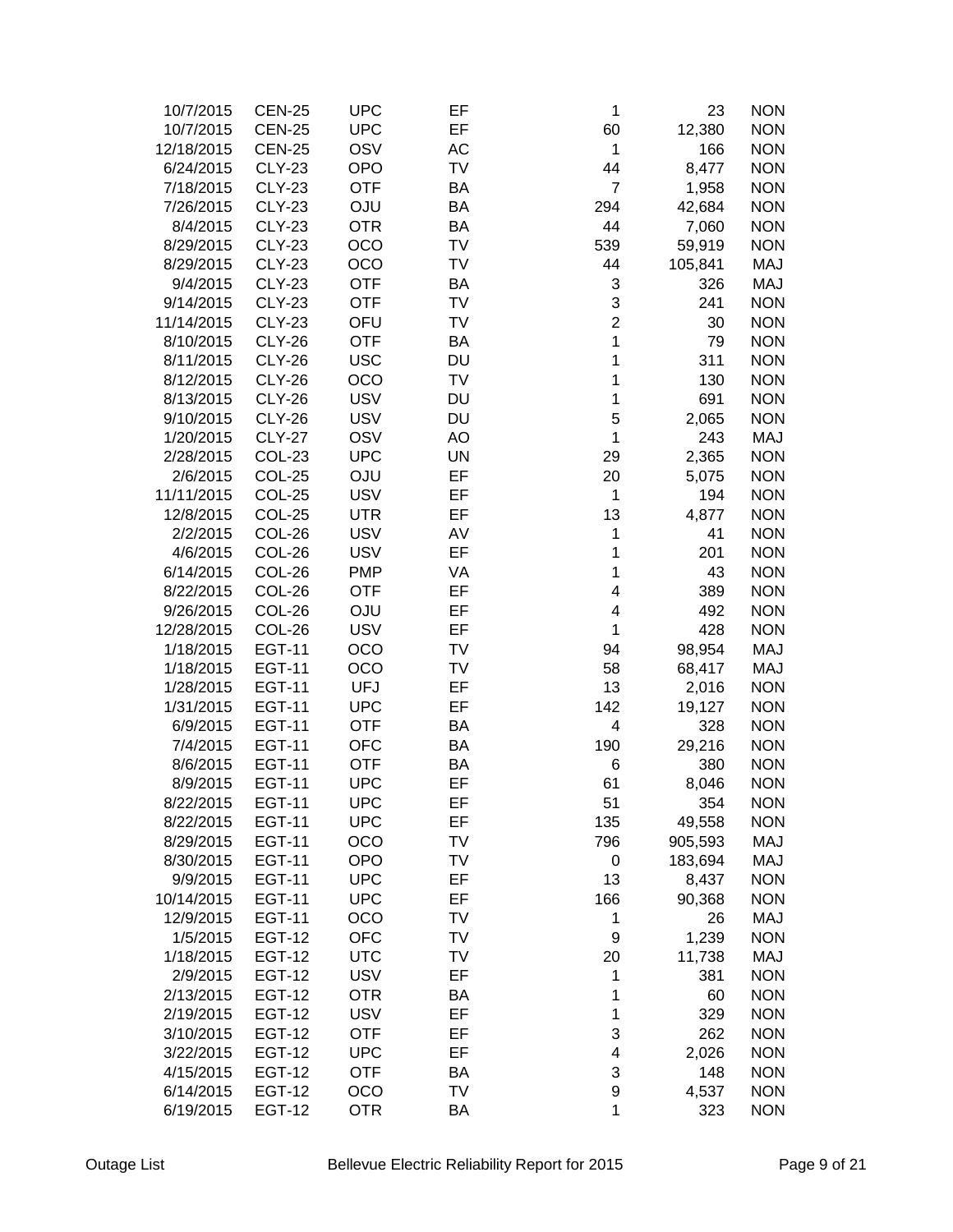| 7/4/2015   | <b>EGT-12</b> | <b>UPC</b> | EF        | 19                      | 9,583   | <b>NON</b> |
|------------|---------------|------------|-----------|-------------------------|---------|------------|
| 7/11/2015  | <b>EGT-12</b> | OCO        | TO        | 2,776                   | 319,981 | <b>NON</b> |
| 7/15/2015  | <b>EGT-12</b> | <b>USC</b> | <b>DU</b> | 1                       | 247     | <b>NON</b> |
| 7/27/2015  | <b>EGT-12</b> | <b>OTF</b> | EF        | $\overline{\mathbf{c}}$ | 66      | <b>NON</b> |
| 8/1/2015   | <b>EGT-12</b> | OSV        | TV        | 6                       | 1,736   | <b>NON</b> |
| 8/4/2015   | <b>EGT-12</b> | OCO        | TV        | $\boldsymbol{9}$        | 3,484   | <b>NON</b> |
| 8/5/2015   | <b>EGT-12</b> | OCO        | TV        | $\mathbf 0$             | 1,155   | <b>NON</b> |
| 8/5/2015   | <b>EGT-12</b> | OCO        | TV        | 72                      | 4,392   | <b>NON</b> |
| 8/14/2015  | <b>EGT-12</b> | OIN        | EF        | 15                      | 2,298   | <b>NON</b> |
| 8/14/2015  | <b>EGT-12</b> | OIN        | EF        | 12                      | 1,928   | <b>NON</b> |
| 8/29/2015  | <b>EGT-12</b> | OCO        | TV        | $\boldsymbol{2}$        | 1,403   | MAJ        |
|            |               | OCO        | TV        | 3                       |         | MAJ        |
| 8/29/2015  | <b>EGT-12</b> |            |           |                         | 2,149   |            |
| 8/29/2015  | <b>EGT-12</b> | OCO        | TV        | 6                       | 4,316   | MAJ        |
| 8/29/2015  | <b>EGT-12</b> | OCO        | TV        | 3                       | 2,218   | <b>MAJ</b> |
| 8/29/2015  | <b>EGT-12</b> | OCO        | TV        | 15                      | 11,199  | <b>MAJ</b> |
| 8/29/2015  | <b>EGT-12</b> | OCO        | TV        | 5                       | 2,836   | <b>MAJ</b> |
| 9/4/2015   | <b>EGT-12</b> | <b>UPT</b> | EF        | 3                       | 1,433   | MAJ        |
| 10/30/2015 | <b>EGT-12</b> | OCO        | TV        | 3,180                   | 312,637 | <b>NON</b> |
| 10/31/2015 | <b>EGT-12</b> | <b>UPC</b> | EF        | 11                      | 8,526   | <b>NON</b> |
| 11/17/2015 | <b>EGT-12</b> | OCO        | TV        | 34                      | 15,497  | <b>MAJ</b> |
| 11/26/2015 | <b>EGT-12</b> | OFU        | <b>UN</b> | 148                     | 17,617  | MAJ        |
| 12/3/2015  | <b>EGT-12</b> | <b>USV</b> | EF        | 1                       | 170     | <b>NON</b> |
| 12/7/2015  | <b>EGT-12</b> | <b>USV</b> | <b>UN</b> | 1                       | 529     | <b>NON</b> |
| 12/25/2015 | <b>EGT-12</b> | <b>USV</b> | EF        | 1                       | 698     | <b>NON</b> |
| 7/5/2015   | <b>EGT-15</b> | <b>OJU</b> | EF        | 1                       | 154     | <b>NON</b> |
| 8/28/2015  | <b>EGT-15</b> | <b>OTF</b> | BA        | 12                      | 637     | <b>NON</b> |
| 10/30/2015 | <b>EGT-15</b> | OSV        | EF        | 1                       | 178     | <b>NON</b> |
| 3/10/2015  | <b>EGT-16</b> | <b>UPC</b> | EF        | 516                     | 63,984  | <b>NON</b> |
| 3/19/2015  | <b>EGT-16</b> | <b>OFC</b> | EF        | 516                     | 62,634  | <b>NON</b> |
| 5/15/2015  | <b>EGT-16</b> | <b>UPC</b> | EF        | 46                      | 19,764  | <b>NON</b> |
| 6/19/2015  | <b>EGT-16</b> | SCS        | EF        | 499                     | 2,869   | <b>NON</b> |
| 6/16/2015  | <b>EGT-25</b> | <b>OTF</b> | BA        | $\overline{2}$          | 196     | <b>NON</b> |
| 8/12/2015  | <b>EGT-25</b> | <b>OCN</b> | EF        | $\mathbf{1}$            | 585     | <b>NON</b> |
| 11/17/2015 | <b>EGT-25</b> | OCO        | TV        | 38                      | 36,788  | MAJ        |
| 12/28/2015 | <b>EGT-25</b> | <b>OTR</b> | EF        | 3                       | 864     | <b>NON</b> |
| 1/22/2015  | <b>EGT-27</b> | OFU        | <b>UN</b> | 34                      | 3,691   | <b>NON</b> |
| 8/10/2015  | EGT-27        | OTF        | ВA        | 6                       | 350     | <b>NON</b> |
| 8/28/2015  | <b>EGT-27</b> | OCO        | EF        | 126                     | 13,633  | <b>NON</b> |
| 8/29/2015  | <b>EGT-27</b> | OFU        | TV        | 1,302                   | 91,053  | MAJ        |
| 9/12/2015  | <b>EGT-27</b> | <b>OTF</b> | BA        | 6                       | 492     | <b>NON</b> |
| 9/24/2015  | <b>EGT-27</b> | <b>USV</b> | <b>OE</b> | 4                       | 289     | <b>NON</b> |
| 10/31/2015 | <b>EGT-27</b> | <b>OTR</b> | OD        | 8                       | 2,719   | <b>WTH</b> |
| 11/5/2015  | <b>EGT-27</b> | <b>OTF</b> | <b>BA</b> | 6                       | 455     | <b>NON</b> |
| 11/13/2015 |               |            |           |                         |         |            |
|            | <b>EGT-27</b> | OFU        | TV        | 96                      | 14,967  | <b>NON</b> |
| 11/17/2015 | <b>EGT-27</b> | OCO        | TV        | $\overline{7}$          | 9,596   | MAJ        |
| 11/17/2015 | <b>EGT-27</b> | OCO        | TV        | 99                      | 167,198 | <b>MAJ</b> |
| 11/30/2015 | <b>EGT-27</b> | OSV        | TV        | 1                       | 150     | <b>NON</b> |
| 12/27/2015 | <b>EGT-27</b> | <b>OTR</b> | <b>UN</b> | $\overline{\mathbf{4}}$ | 1,318   | <b>NON</b> |
| 1/5/2015   | <b>EGT-28</b> | OCO        | TV        | 19                      | 11,123  | <b>NON</b> |
| 2/6/2015   | <b>EGT-28</b> | OFU        | EF        | 245                     | 42,316  | <b>NON</b> |
| 2/25/2015  | <b>EGT-28</b> | <b>UHH</b> | EF        | 5                       | 2,084   | <b>NON</b> |
| 3/1/2015   | <b>EGT-28</b> | <b>USV</b> | EF        | 1                       | 190     | <b>NON</b> |
| 3/9/2015   | <b>EGT-28</b> | <b>USC</b> | DU        | $\overline{7}$          | 4,270   | <b>NON</b> |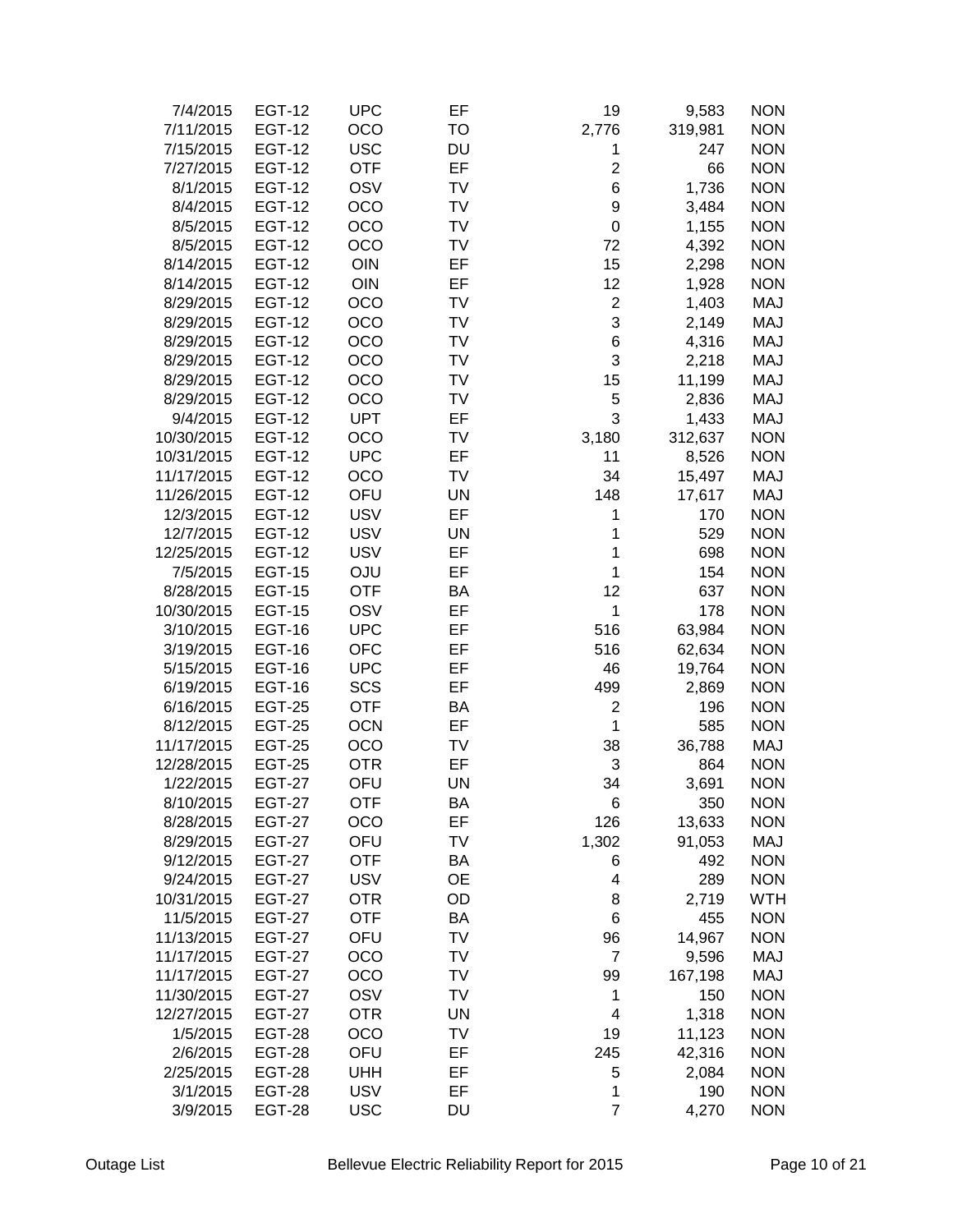| 4/4/2015   | <b>EGT-28</b> | <b>USC</b> | EF        | 24               | 6,956   | <b>NON</b> |
|------------|---------------|------------|-----------|------------------|---------|------------|
| 4/7/2015   | <b>EGT-28</b> | <b>USV</b> | EF        | $\mathbf 1$      | 272     | <b>NON</b> |
| 4/23/2015  | <b>EGT-28</b> | <b>USV</b> | EF        | $\mathbf{1}$     | 505     | <b>NON</b> |
| 5/3/2015   | <b>EGT-28</b> | UEL        | EF        | 58               | 13,418  | <b>NON</b> |
| 6/15/2015  | <b>EGT-28</b> | <b>UPC</b> | EF        | $\pmb{0}$        | 40,005  | <b>NON</b> |
| 6/19/2015  | <b>EGT-28</b> | <b>UOT</b> | EF        | 44               | 16,950  | <b>NON</b> |
| 6/20/2015  | <b>EGT-28</b> | <b>UTC</b> | BA        | 25               | 1,633   | <b>NON</b> |
| 7/6/2015   | <b>EGT-28</b> | <b>OSW</b> | <b>BA</b> | 12               | 550     | <b>NON</b> |
| 7/18/2015  | <b>EGT-28</b> | <b>OTF</b> | <b>UN</b> | $\boldsymbol{2}$ | 156     | <b>NON</b> |
| 8/6/2015   | <b>EGT-28</b> | <b>UTR</b> | EF        | 8                | 3,187   | <b>NON</b> |
| 8/7/2015   | <b>EGT-28</b> | <b>UPC</b> | EF        | 30               | 4,031   | <b>NON</b> |
| 8/12/2015  | <b>EGT-28</b> | <b>UPC</b> | EF        | 57               | 10,932  | <b>NON</b> |
| 8/29/2015  |               | OCO        | TV        | 244              | 299,547 | <b>MAJ</b> |
|            | <b>EGT-28</b> |            |           |                  |         |            |
| 9/3/2015   | <b>EGT-28</b> | <b>PMF</b> | BA        | 65               | 5,977   | <b>MAJ</b> |
| 9/28/2015  | <b>EGT-28</b> | <b>UPC</b> | EF        | 95               | 51,021  | <b>NON</b> |
| 10/11/2015 | <b>EGT-28</b> | <b>UPC</b> | EF        | 65               | 27,429  | <b>WTH</b> |
| 11/19/2015 | <b>EGT-28</b> | <b>OTF</b> | TV        | $\mathbf{1}$     | 134     | MAJ        |
| 12/18/2015 | <b>EGT-28</b> | <b>UTC</b> | EF        | 284              | 32,281  | <b>NON</b> |
| 1/1/2015   | <b>EVE-23</b> | <b>USV</b> | EF        | 1                | 388     | <b>NON</b> |
| 3/23/2015  | <b>EVE-23</b> | <b>USV</b> | EF        | 1                | 107     | <b>NON</b> |
| 4/2/2015   | <b>EVE-23</b> | <b>UHH</b> | EF        | 3                | 635     | <b>NON</b> |
| 4/12/2015  | <b>EVE-23</b> | <b>OSW</b> | EF        | 19               | 932     | <b>NON</b> |
| 4/12/2015  | <b>EVE-23</b> | <b>OTF</b> | BA        | 5                | 260     | <b>NON</b> |
| 4/12/2015  | <b>EVE-23</b> | <b>OSW</b> | EF        | 2,127            | 93,582  | <b>NON</b> |
| 4/16/2015  | <b>EVE-23</b> | <b>OTF</b> | BA        | 5                | 424     | <b>NON</b> |
| 4/28/2015  | <b>EVE-23</b> | <b>UTC</b> | BA        | 263              | 20,793  | <b>NON</b> |
| 6/11/2015  | <b>EVE-23</b> | <b>UPC</b> | EF        | 33               | 18,000  | <b>NON</b> |
| 6/12/2015  | <b>EVE-23</b> | <b>UPC</b> | EF        | 1                | 244     | <b>NON</b> |
| 6/22/2015  | <b>EVE-23</b> | <b>UTC</b> | BA        | 152              | 11,853  | <b>NON</b> |
| 6/22/2015  | <b>EVE-23</b> | <b>UTC</b> | BA        | 11               | 863     | <b>NON</b> |
| 6/22/2015  | <b>EVE-23</b> | <b>UTC</b> | BA        | 12               | 942     | <b>NON</b> |
| 6/22/2015  | <b>EVE-23</b> | <b>UTC</b> | BA        | 13               | 1,021   | <b>NON</b> |
| 6/22/2015  | <b>EVE-23</b> | <b>UTC</b> | BA        | 16               | 1,257   | <b>NON</b> |
| 6/22/2015  | <b>EVE-23</b> | <b>UTC</b> | BA        | $\,6$            | 472     | <b>NON</b> |
| 6/25/2015  | <b>EVE-23</b> | <b>UPC</b> | EF        | 28               | 12,291  | <b>NON</b> |
| 7/12/2015  | <b>EVE-23</b> | <b>OTF</b> | BA        | 12               | 965     | <b>NON</b> |
| 7/16/2015  | EVE-23        | UPC        | EF        | 17               | 5,716   | <b>NON</b> |
| 7/25/2015  | <b>EVE-23</b> | <b>UTC</b> | BA        | 9                | 636     | <b>NON</b> |
| 8/3/2015   | <b>EVE-23</b> | <b>UPC</b> | DU        | 34               | 10,292  | <b>NON</b> |
| 8/22/2015  | <b>EVE-23</b> | <b>UPC</b> | DU        | 153              | 19,708  | <b>NON</b> |
| 9/1/2015   | <b>EVE-23</b> | <b>USV</b> | EF        | 1                | 341     | <b>MAJ</b> |
| 9/14/2015  | <b>EVE-23</b> | OCO        | TV        | 204              | 23,888  | <b>NON</b> |
| 10/20/2015 | <b>EVE-23</b> | UTR        | EF        | 36               | 9,731   | <b>NON</b> |
| 10/26/2015 | <b>EVE-23</b> | <b>OTF</b> | TV        | 3                | 299     | <b>NON</b> |
| 11/15/2015 | <b>EVE-23</b> | <b>OFC</b> | EF        | 28               | 588     | <b>NON</b> |
| 11/24/2015 | <b>EVE-23</b> | <b>USV</b> | UN        | 1                | 455     | <b>NON</b> |
| 11/26/2015 |               | <b>USV</b> | EF        |                  | 92      | <b>MAJ</b> |
|            | <b>EVE-23</b> |            |           | 1                |         |            |
| 12/10/2015 | <b>EVE-23</b> | <b>UTC</b> | TV        | 1                | 542     | <b>MAJ</b> |
| 4/12/2015  | <b>FAC-12</b> | <b>UHH</b> | EF        | 1                | 409     | <b>NON</b> |
| 4/14/2015  | <b>FAC-12</b> | <b>USV</b> | EO        | 1                | 397     | <b>NON</b> |
| 6/7/2015   | <b>FAC-12</b> | <b>OTF</b> | <b>BA</b> | $\overline{c}$   | 127     | <b>NON</b> |
| 6/8/2015   | <b>FAC-12</b> | <b>OTF</b> | BA        | 36               | 997     | <b>NON</b> |
| 7/11/2015  | <b>FAC-12</b> | <b>OTF</b> | BA        | 30               | 1,778   | <b>NON</b> |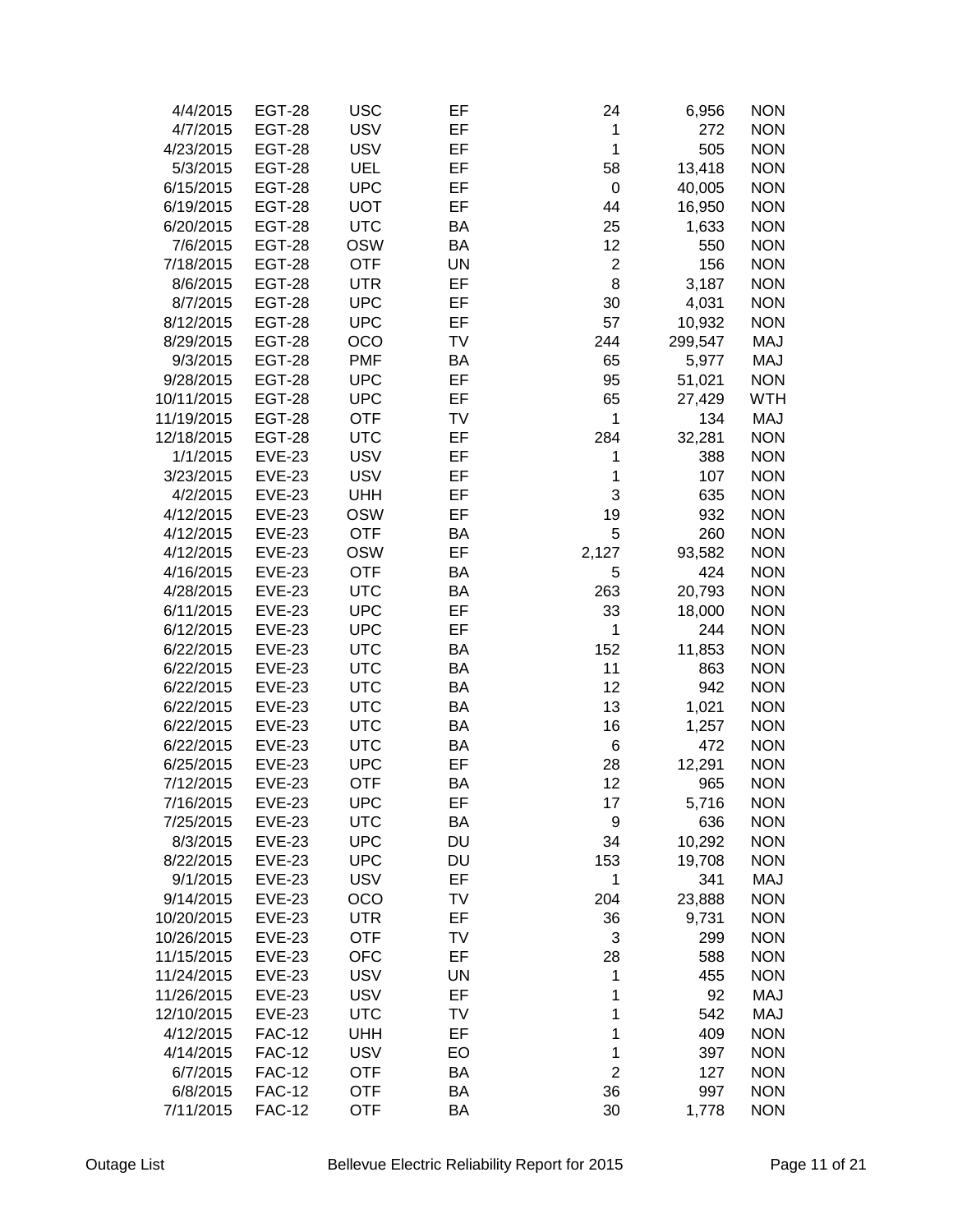| 7/15/2015  | <b>FAC-12</b> | <b>USC</b> | DU        | 1                       | 135       | <b>NON</b> |
|------------|---------------|------------|-----------|-------------------------|-----------|------------|
| 8/5/2015   | <b>FAC-12</b> | <b>OTF</b> | <b>BA</b> | $\overline{c}$          | 114       | <b>NON</b> |
| 8/11/2015  | <b>FAC-12</b> | <b>UPC</b> | EF        | $\overline{c}$          | 1,053     | <b>NON</b> |
| 8/18/2015  | <b>FAC-12</b> | <b>USC</b> | EF        | $\overline{7}$          | 662       | <b>NON</b> |
| 9/11/2015  | <b>FAC-12</b> | <b>UPC</b> | EF        | 133                     | 14,505    | <b>NON</b> |
| 9/26/2015  | <b>FAC-12</b> | <b>USV</b> | EF        | 1                       | 237       | <b>NON</b> |
| 10/17/2015 | <b>FAC-12</b> | <b>USV</b> | EF        | 1                       | 178       | <b>NON</b> |
| 11/4/2015  | <b>FAC-12</b> | <b>UTR</b> | <b>UN</b> | 33                      | 4,132     | <b>NON</b> |
| 11/4/2015  | <b>FAC-12</b> | <b>UPC</b> | EF        | 87                      | 39,787    | <b>NON</b> |
| 12/22/2015 | <b>FAC-12</b> | OSV        | EF        | 1                       | 52        | <b>NON</b> |
| 5/13/2015  | <b>FAC-13</b> | <b>UPC</b> | EF        | 3                       | 987       | <b>NON</b> |
| 7/13/2015  | <b>FAC-13</b> | <b>UPT</b> | EF        | 1                       | 169       | <b>NON</b> |
| 8/11/2015  | <b>FAC-13</b> | <b>UFJ</b> | EF        | 6                       | 2,048     | <b>NON</b> |
| 10/7/2015  | <b>FAC-13</b> | <b>UPT</b> | ΒA        | $\overline{7}$          | 1,395     | <b>NON</b> |
| 6/5/2015   | <b>FAC-14</b> | <b>OTF</b> | BA        | 1                       | 66        | <b>NON</b> |
| 1/29/2015  | <b>FAC-21</b> | <b>UTR</b> | EF        | 418                     | 5,089     | <b>NON</b> |
| 1/26/2015  | <b>FAC-23</b> | <b>UPT</b> | AO        | 5                       | 187       | <b>NON</b> |
|            | <b>FAC-23</b> | <b>UPC</b> | DU        | 227                     |           | <b>NON</b> |
| 5/13/2015  |               |            |           |                         | 32,075    |            |
| 5/3/2015   | <b>FAC-24</b> | <b>UEL</b> | EF        | 64                      | 14,653    | <b>NON</b> |
| 2/16/2015  | <b>FAC-25</b> | <b>UPC</b> | EF        | $\overline{c}$          | 1,015     | <b>NON</b> |
| 4/6/2015   | <b>FAC-25</b> | <b>OTF</b> | BA        | 4                       | 227       | <b>NON</b> |
| 5/22/2015  | <b>FAC-25</b> | OCO        | <b>TV</b> | 411                     | 88,834    | <b>NON</b> |
| 6/1/2015   | <b>FAC-25</b> | <b>OFC</b> | EF        | $\overline{c}$          | 101       | <b>NON</b> |
| 7/4/2015   | <b>FAC-25</b> | OSV        | TV        | 1                       | 159       | <b>NON</b> |
| 8/11/2015  | <b>FAC-25</b> | <b>UTR</b> | EF        | 38                      | 5,666     | <b>NON</b> |
| 8/14/2015  | <b>FAC-25</b> | OFU        | TV        | 6                       | 715       | <b>NON</b> |
| 8/16/2015  | <b>FAC-25</b> | <b>OTF</b> | BA        | 6                       | 519       | <b>NON</b> |
| 10/9/2015  | <b>FAC-25</b> | <b>UTR</b> | EF        | $\overline{c}$          | 900       | <b>NON</b> |
| 1/12/2015  | GOO-13        | <b>OFC</b> | EF        | $\mathbf 1$             | 47        | <b>NON</b> |
| 6/27/2015  | GOO-13        | <b>PTF</b> | EO        | 22                      | 2,120     | <b>NON</b> |
| 8/30/2015  | GOO-13        | OFU        | TV        | 1,802                   | 11,863    | <b>MAJ</b> |
| 9/9/2015   | GOO-13        | <b>UTC</b> | BA        | 97                      | 10,313    | <b>NON</b> |
| 12/10/2015 | $GOO-13^2$    | <b>SCS</b> | <b>TV</b> | 1,746                   | 746,066   | <b>MAJ</b> |
| 1/13/2015  | <b>HAZ-12</b> | <b>OTF</b> | EF        | 4                       | 734       | <b>NON</b> |
| 1/13/2015  | <b>HAZ-12</b> | OCO        | EF        | 21                      | 7,450     | <b>NON</b> |
| 3/22/2015  | <b>HAZ-12</b> | <b>OTF</b> | BA        | 4                       | 461       | <b>NON</b> |
| 8/31/2015  | <b>HAZ-12</b> | <b>USV</b> | EF        | 1                       | 95        | MAJ        |
| 9/24/2015  | <b>HAZ-12</b> | <b>UPC</b> | EF        | $\overline{\mathbf{c}}$ | 985       | <b>NON</b> |
| 9/29/2015  | <b>HAZ-12</b> | <b>UPC</b> | EF        | $\overline{2}$          | 1,279     | <b>NON</b> |
| 11/17/2015 | <b>HAZ-12</b> | OCO        | TV        | 3,371                   | 1,087,951 | <b>MAJ</b> |
| 11/18/2015 | <b>HAZ-12</b> | <b>UPT</b> | EF        | 21                      | 12,408    | <b>MAJ</b> |
| 11/27/2015 | <b>HAZ-12</b> | <b>OTF</b> | EF        | $\overline{7}$          | 767       | <b>NON</b> |
| 12/5/2015  | <b>HAZ-12</b> | <b>USV</b> | <b>OE</b> | 1                       | 116       | <b>NON</b> |
| 12/10/2015 | <b>HAZ-12</b> | OCO        | TV        | 36                      | 24,287    | MAJ        |
| 1/18/2015  | <b>HAZ-13</b> | OCO        | TV        | 6                       | 599       | MAJ        |
| 1/18/2015  | <b>HAZ-13</b> | OCO        | TV        | 1,126                   | 520,006   | MAJ        |
| 1/18/2015  | <b>HAZ-13</b> | OCO        | TV        | 54                      | 71,976    | MAJ        |
| 6/28/2015  | <b>HAZ-13</b> | <b>OTR</b> | LI        | 2                       | 1,117     | <b>NON</b> |
| 7/8/2015   | <b>HAZ-13</b> | <b>OTF</b> | UN        | 1                       | 322       | <b>NON</b> |
| 7/11/2015  | <b>HAZ-13</b> | <b>OTF</b> | EF        | 4                       | 548       | <b>NON</b> |
| 7/11/2015  | <b>HAZ-13</b> | <b>OTF</b> | BA        | 4                       | 747       | <b>NON</b> |
| 7/18/2015  | <b>HAZ-13</b> | OSV        | EF        | 1                       | 108       | <b>NON</b> |
| 7/30/2015  | <b>HAZ-13</b> | OCO        | TV        | 30                      | 10,766    | <b>NON</b> |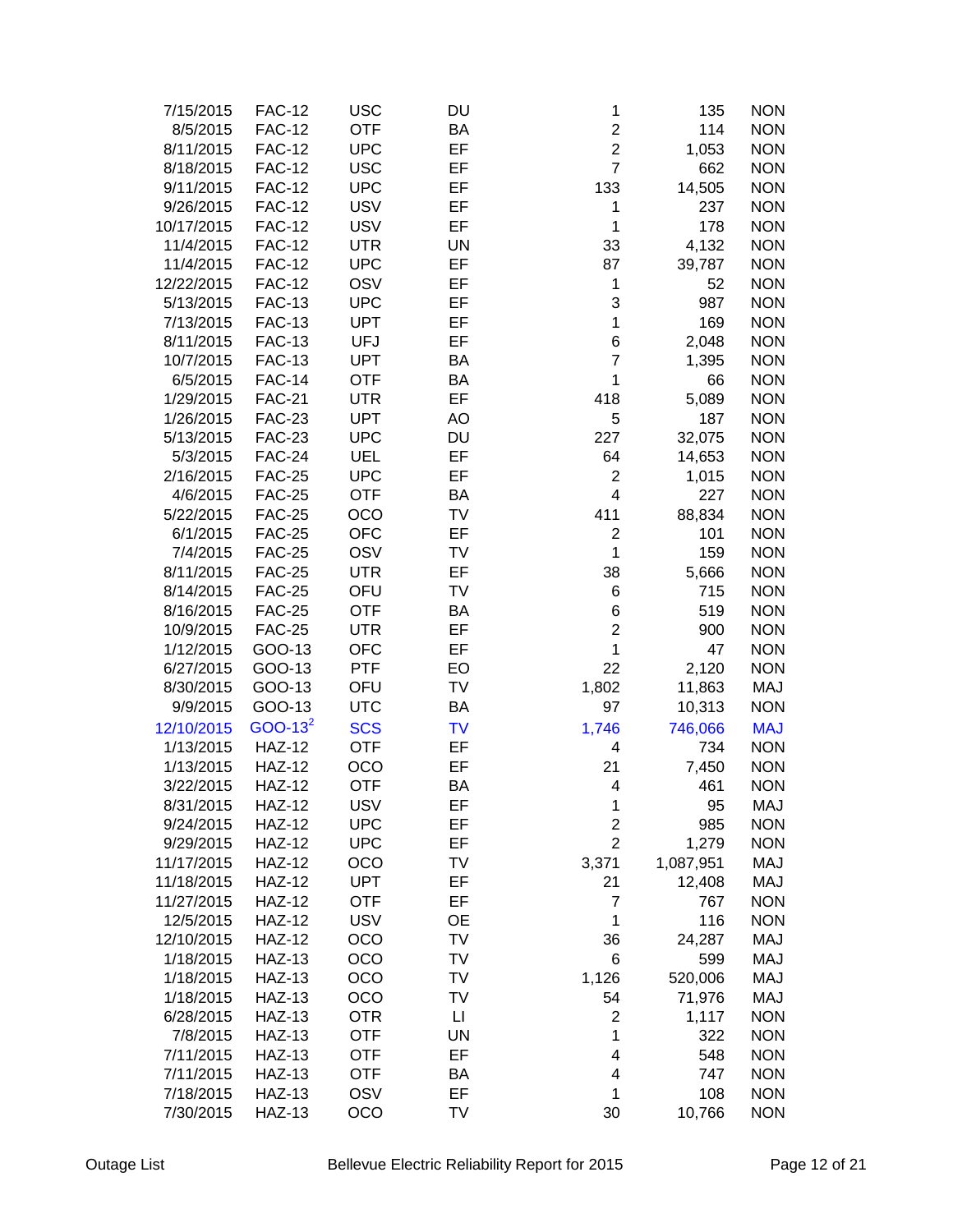| 9/3/2015   | <b>HAZ-13</b> | <b>OTF</b> | BA        | 1              | 81        | MAJ        |
|------------|---------------|------------|-----------|----------------|-----------|------------|
| 11/13/2015 | <b>HAZ-13</b> | OCO        | TV        | 3              | 165       | <b>NON</b> |
| 11/17/2015 | <b>HAZ-13</b> | <b>OPO</b> | TV        | 30             | 50,711    | MAJ        |
| 12/9/2015  | <b>HAZ-13</b> | OCO        | TV        | 4,251          | 1,694,449 | MAJ        |
| 1/1/2015   | <b>HOU-23</b> | <b>OTF</b> | BA        | 5              | 571       | <b>NON</b> |
| 4/24/2015  | <b>HOU-23</b> | <b>USV</b> | DU        | 1              | 500       | <b>NON</b> |
| 6/30/2015  | <b>HOU-23</b> | <b>UPT</b> | UN        | 26             | 6,988     | <b>NON</b> |
| 7/7/2015   | <b>HOU-23</b> | <b>OTF</b> | BA        | 55             | 5,149     | <b>NON</b> |
| 8/21/2015  | <b>HOU-23</b> | <b>UTC</b> | BA        | 1              | 154       | <b>NON</b> |
| 8/30/2015  | <b>HOU-23</b> | <b>OTF</b> | TV        | 6              | 8,007     | MAJ        |
| 9/2/2015   | <b>HOU-23</b> | <b>OTF</b> | TV        | 4              | 369       | <b>MAJ</b> |
| 9/28/2015  | <b>HOU-23</b> | <b>UPC</b> | EF        | 68             |           | <b>NON</b> |
|            |               |            |           |                | 14,283    |            |
| 10/31/2015 | $HOU-231$     | <b>OCR</b> | <b>TV</b> | 1,230          | 157,856   | <b>WTH</b> |
| 12/26/2015 | <b>HOU-23</b> | <b>USV</b> | EF        | 1              | 407       | <b>NON</b> |
| 1/17/2015  | <b>HOU-25</b> | OCO        | TV        | 4              | 1,647     | <b>NON</b> |
| 1/29/2015  | <b>HOU-25</b> | <b>USV</b> | EF        | 1              | 167       | <b>NON</b> |
| 7/6/2015   | <b>HOU-25</b> | OFU        | BA        | 4              | 469       | <b>NON</b> |
| 7/6/2015   | <b>HOU-25</b> | OCO        | TV        | 4              | 1,371     | <b>NON</b> |
| 7/22/2015  | <b>HOU-25</b> | <b>UPC</b> | <b>DU</b> | 1              | 51        | <b>NON</b> |
| 8/26/2015  | <b>HOU-25</b> | OFU        | BA        | 12             | 886       | <b>NON</b> |
| 8/29/2015  | <b>HOU-25</b> | OCO        | TV        | 89             | 73,256    | MAJ        |
| 8/30/2015  | <b>HOU-25</b> | <b>OTF</b> | TV        | 5              | 1,800     | MAJ        |
| 9/17/2015  | <b>HOU-25</b> | OCO        | TV        | 12             | 1,873     | <b>NON</b> |
| 9/18/2015  | <b>HOU-25</b> | <b>UTR</b> | EF        | 1              | 453       | <b>NON</b> |
| 10/31/2015 | $HOU-251$     | <b>OCR</b> | <b>TV</b> | 504            | 64,682    | <b>WTH</b> |
| 11/27/2015 | <b>HOU-25</b> | <b>OTF</b> | BA        | 1              | 78        | <b>NON</b> |
| 12/11/2015 | <b>HOU-25</b> | OCO        | TV        | 4              | 1,850     | MAJ        |
| 12/23/2015 | <b>HOU-25</b> | OCO        | <b>TF</b> | 700            | 214,521   | <b>NON</b> |
| 12/23/2015 | <b>HOU-25</b> | <b>UTR</b> | EF        | 1              | 484       | <b>NON</b> |
| 1/5/2015   | <b>KWH-22</b> | <b>OPO</b> | EF        | 121            | 10,573    | <b>NON</b> |
| 1/18/2015  | $KWH-22^1$    | <b>OCO</b> | <b>TV</b> | 750            | 75,270    | <b>MAJ</b> |
| 2/2/2015   | <b>KWH-22</b> | <b>UPC</b> | EF        | 18             | 3,599     | <b>NON</b> |
|            | <b>KWH-22</b> | <b>USV</b> | EF        | 1              | 107       | <b>NON</b> |
| 2/5/2015   | <b>KWH-22</b> |            |           |                |           |            |
| 3/18/2015  |               | <b>USV</b> | EF        | 1              | 172       | <b>NON</b> |
| 5/7/2015   | <b>KWH-22</b> | <b>UTR</b> | EF        | 37             | 14,893    | <b>NON</b> |
| 6/9/2015   | <b>KWH-22</b> | OSV        | TV        | 1              | 127       | <b>NON</b> |
| 6/16/2015  | <b>KWH-22</b> | <b>USV</b> | EF        | $\mathbf 1$    | 87        | <b>NON</b> |
| 8/27/2015  | <b>KWH-22</b> | <b>OPO</b> | CP        | $\overline{c}$ | 548       | <b>NON</b> |
| 8/27/2015  | <b>KWH-22</b> | <b>OPO</b> | CP        | 121            | 50,174    | <b>NON</b> |
| 8/30/2015  | <b>KWH-22</b> | OSV        | TV        | $\mathbf 1$    | 1,795     | MAJ        |
| 9/5/2015   | <b>KWH-22</b> | OSV        | TV        | 1              | 110       | <b>NON</b> |
| 11/17/2015 | <b>KWH-22</b> | OCO        | TV        | 272            | 148,808   | MAJ        |
| 12/9/2015  | <b>KWH-22</b> | <b>OTF</b> | <b>TV</b> | 3              | 1,679     | MAJ        |
| 12/9/2015  | <b>KWH-22</b> | OCO        | TV        | 15             | 11,544    | MAJ        |
| 12/10/2015 | <b>KWH-22</b> | OCO        | <b>UN</b> | 44             | 36,383    | MAJ        |
| 1/10/2015  | <b>KWH-23</b> | <b>USV</b> | EF        | 1              | 149       | <b>NON</b> |
| 1/18/2015  | $KWH-231$     | <b>OCO</b> | <b>TV</b> | 939            | 94,238    | <b>MAJ</b> |
| 2/10/2015  | <b>KWH-23</b> | OCO        | TV        | 197            | 21,066    | <b>NON</b> |
| 5/17/2015  | <b>KWH-23</b> | <b>OFC</b> | EF        | 11             | 587       | <b>NON</b> |
| 5/26/2015  | <b>KWH-23</b> | <b>USV</b> | EF        | 1              | 233       | <b>NON</b> |
| 6/15/2015  | <b>KWH-23</b> | <b>UPC</b> | EF        | 35             | 18,142    | <b>NON</b> |
| 7/2/2015   | <b>KWH-23</b> | <b>OTF</b> | BA        | 1              | 151       | <b>NON</b> |
| 7/6/2015   | <b>KWH-23</b> | <b>PMF</b> | BA        | 1              | 90        | <b>NON</b> |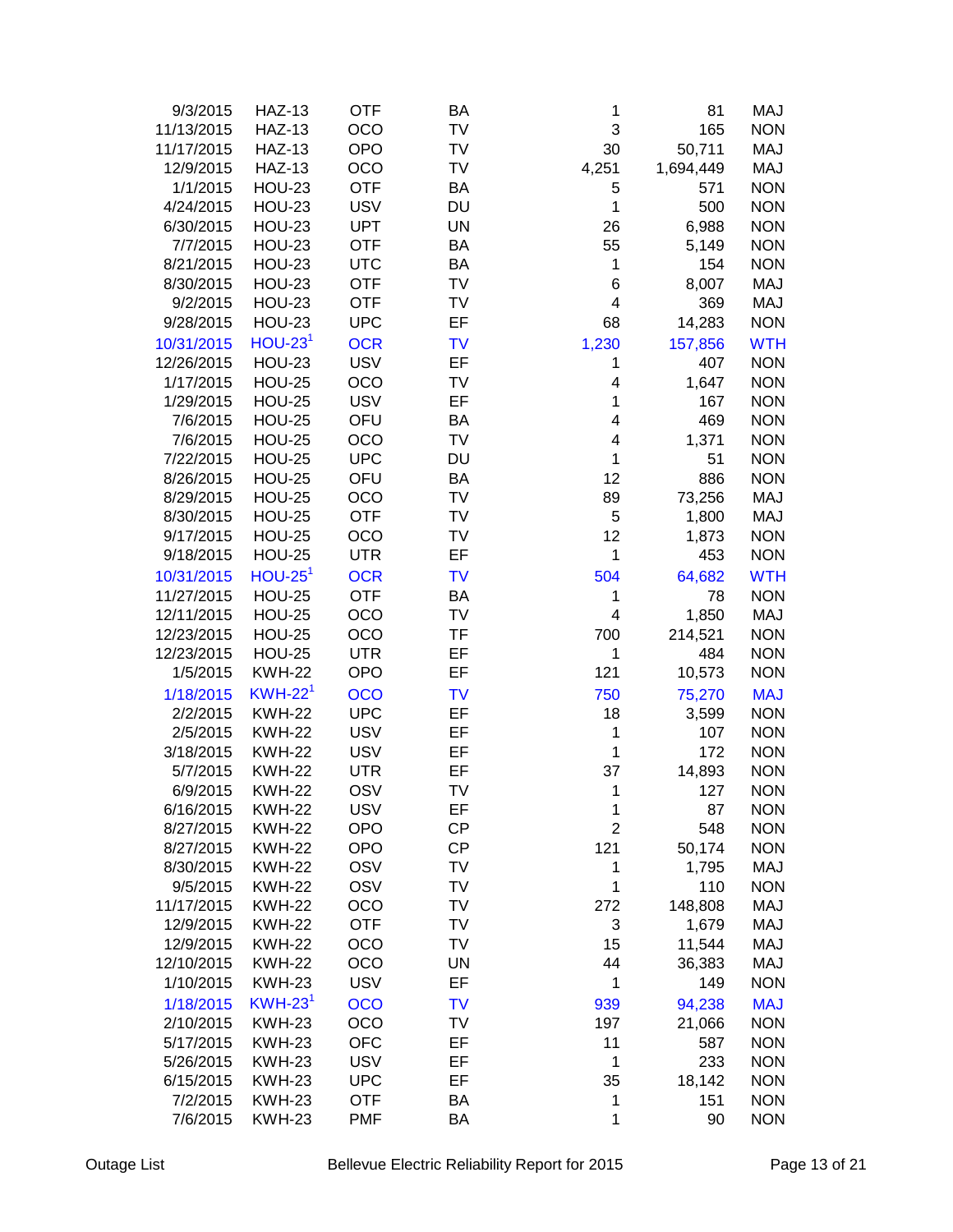| 10/10/2015 | <b>KWH-23</b>         | OIN        | FI        | 197                     | 15,540         | <b>NON</b> |
|------------|-----------------------|------------|-----------|-------------------------|----------------|------------|
| 12/5/2015  | <b>KWH-23</b>         | <b>USV</b> | UN        | 1                       | 432            | <b>NON</b> |
| 12/10/2015 | <b>KWH-23</b>         | <b>OTF</b> | TV        | 1                       | 367            | MAJ        |
| 1/13/2015  | <b>KWH-25</b>         | <b>USV</b> | EF        | 1                       | 102            | <b>NON</b> |
| 1/18/2015  | $KWH-25$ <sup>1</sup> | <b>OCO</b> | <b>TV</b> | 1,615                   | 162,080        | <b>MAJ</b> |
| 4/2/2015   | <b>KWH-25</b>         | OCO        | AO        | 129                     | 18,342         | <b>NON</b> |
|            |                       |            |           |                         |                |            |
| 4/3/2015   | <b>KWH-25</b>         | <b>OJU</b> | TV        | 1                       | 111            | <b>NON</b> |
| 4/3/2015   | <b>KWH-25</b>         | OCO        | TV        | 196                     | 81,288         | <b>NON</b> |
| 4/19/2015  | <b>KWH-25</b>         | <b>UTR</b> | EF        | $\overline{7}$          | 2,996          | <b>NON</b> |
| 4/27/2015  | <b>KWH-25</b>         | <b>OFC</b> | EF        | 6                       | 712            | <b>NON</b> |
| 5/15/2015  | <b>KWH-25</b>         | <b>UPC</b> | EF        | 46                      | 9,285          | <b>NON</b> |
| 7/3/2015   | <b>KWH-25</b>         | <b>OTF</b> | BA        | 6                       | 1,001          | <b>NON</b> |
| 7/12/2015  | <b>KWH-25</b>         | <b>OTF</b> | BA        | $\overline{\mathbf{4}}$ | 308            | <b>NON</b> |
| 7/19/2015  | <b>KWH-25</b>         | <b>UPC</b> | EF        | 29                      | 6,482          | <b>NON</b> |
| 8/5/2015   | <b>KWH-25</b>         | <b>UTC</b> | BA        | $\overline{4}$          | 496            | <b>NON</b> |
| 8/5/2015   | <b>KWH-25</b>         | <b>UTC</b> | BA        | 14                      | 1,978          | <b>NON</b> |
| 8/13/2015  | <b>KWH-25</b>         | <b>USC</b> | EF        | 1                       | 330            | <b>NON</b> |
| 10/26/2015 | <b>KWH-25</b>         | <b>USV</b> | EF        | 1                       | 347            | <b>NON</b> |
| 11/17/2015 | <b>KWH-25</b>         | OCO        | TV        | 393                     | 526,133        | MAJ        |
| 12/5/2015  | <b>KWH-25</b>         | <b>UTR</b> | EF        | 24                      | 8,563          | <b>NON</b> |
| 12/15/2015 | <b>KWH-25</b>         | <b>USV</b> | EF        | 1                       | 1              | <b>NON</b> |
| 12/16/2015 | <b>KWH-25</b>         | <b>USV</b> | <b>CE</b> | 1                       | $\overline{7}$ | <b>NON</b> |
| 12/25/2015 | <b>KWH-25</b>         | <b>USV</b> | EF        | 1                       | 233            | <b>NON</b> |
| 1/18/2015  | $KWH-261$             | <b>OCO</b> | <b>TV</b> | 271                     | 27,197         | <b>MAJ</b> |
| 6/21/2015  | <b>KWH-26</b>         | <b>UPC</b> | EF        | 105                     | 23,126         | <b>NON</b> |
| 8/17/2015  | <b>KWH-26</b>         | <b>OTF</b> | BA        | 5                       | 221            | <b>NON</b> |
| 8/19/2015  | <b>KWH-26</b>         | <b>OTF</b> | ΒA        | $\overline{7}$          | 230            | <b>NON</b> |
| 3/7/2015   | <b>LHL-22</b>         | <b>OTR</b> | EF        | $\overline{4}$          | 1,001          | <b>NON</b> |
| 3/14/2015  | <b>LHL-22</b>         | OSV        | TV        | 10                      | 1,970          | <b>NON</b> |
| 4/24/2015  | <b>LHL-22</b>         | <b>OFC</b> | BA        | 74                      | 5,243          | <b>NON</b> |
| 5/8/2015   | <b>LHL-22</b>         | <b>OJU</b> | <b>OE</b> | 1,044                   | 26,395         | <b>NON</b> |
| 6/14/2015  | <b>LHL-22</b>         | <b>OTR</b> | BA        | 52                      | 4,520          | <b>NON</b> |
| 7/1/2015   | <b>LHL-22</b>         | <b>OTF</b> | BA        | 5                       | 476            | <b>NON</b> |
| 8/21/2015  | <b>LHL-22</b>         | <b>OTF</b> | BA        | 6                       | 528            | <b>NON</b> |
| 10/4/2015  | <b>LHL-22</b>         | OSV        | EF        | 6                       | 549            | <b>NON</b> |
| 11/4/2015  | <b>LHL-22</b>         | <b>OTR</b> | BA        | 6                       | 419            | <b>NON</b> |
| 11/18/2015 | <b>LHL-22</b>         | OCO        | TV        |                         | 3,897          | MAJ        |
| 11/18/2015 | <b>LHL-22</b>         | OCO        | TV        | 3<br>3                  | 5,965          | MAJ        |
|            | <b>LHL-22</b>         | OCO        | TV        |                         | 320,063        | MAJ        |
| 12/9/2015  |                       |            |           | 1,012                   |                |            |
| 12/10/2015 | <b>LHL-22</b>         | <b>OPO</b> | TV        | 3                       | 379            | MAJ        |
| 4/28/2015  | <b>LHL-23</b>         | <b>UPC</b> | EF        | 21                      | 2,734          | <b>NON</b> |
| 4/28/2015  | <b>LHL-23</b>         | <b>UPC</b> | EF        | 14                      | 1,831          | <b>NON</b> |
| 4/28/2015  | <b>LHL-23</b>         | <b>UPC</b> | EF        | 26                      | 4,377          | <b>NON</b> |
| 4/28/2015  | <b>LHL-23</b>         | <b>UPC</b> | EF        | 228                     | 44,963         | <b>NON</b> |
| 4/28/2015  | <b>LHL-23</b>         | UEL        | EF        | 293                     | 42,827         | <b>NON</b> |
| 4/30/2015  | <b>LHL-23</b>         | <b>OTF</b> | EF        | 61                      | 5,246          | <b>NON</b> |
| 6/8/2015   | <b>LHL-23</b>         | <b>UPC</b> | EF        | 108                     | 14,233         | <b>NON</b> |
| 7/6/2015   | <b>LHL-23</b>         | <b>OFC</b> | EF        | 22                      | 4,235          | <b>NON</b> |
| 3/14/2015  | <b>LHL-25</b>         | <b>UPC</b> | EF        | 414                     | 60,460         | <b>NON</b> |
| 4/12/2015  | <b>LHL-25</b>         | <b>OTF</b> | BA        | 220                     | 17,222         | <b>NON</b> |
| 4/28/2015  | <b>LHL-25</b>         | <b>UPC</b> | EF        | 1                       | 243            | <b>NON</b> |
| 4/28/2015  | <b>LHL-25</b>         | <b>UPC</b> | EF        | 62                      | 15,911         | <b>NON</b> |
| 5/14/2015  | <b>LHL-25</b>         | <b>UPC</b> | EF        | 207                     | 49,014         | <b>NON</b> |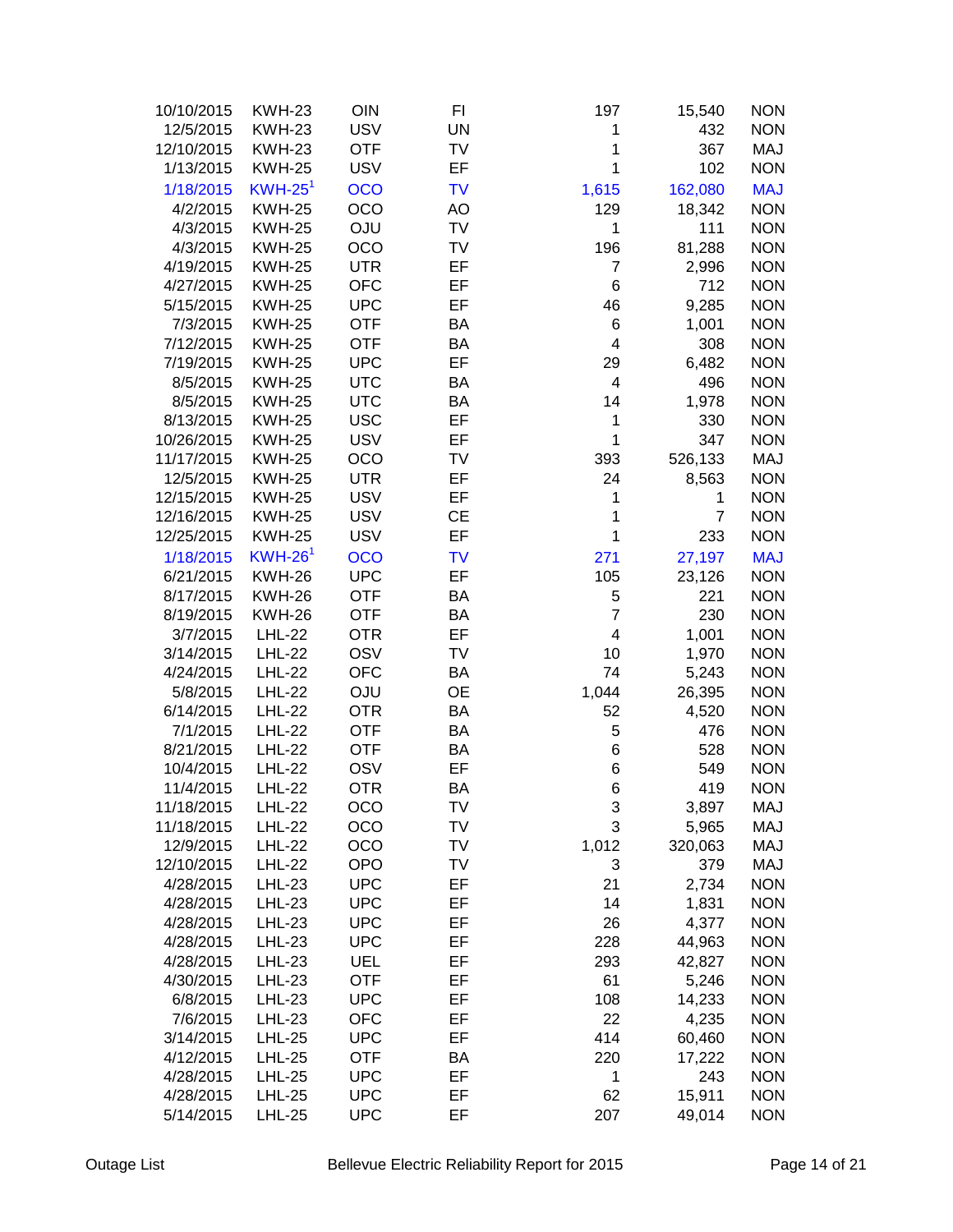| 7/2/2015   | <b>LHL-25</b> | <b>UPS</b> | EF        | 151              | 6,677   | <b>NON</b> |
|------------|---------------|------------|-----------|------------------|---------|------------|
| 7/2/2015   | <b>LHL-25</b> | <b>UPS</b> | EF        | 37               | 13,871  | <b>NON</b> |
| 7/25/2015  | <b>LHL-25</b> | <b>OTF</b> | BA        | 8                | 766     | <b>NON</b> |
| 8/1/2015   | <b>LHL-25</b> | <b>UPT</b> | EF        | 202              | 31,547  | <b>NON</b> |
| 8/2/2015   | <b>LHL-25</b> | <b>UPC</b> | EF        | 85               | 18,029  | <b>NON</b> |
| 10/6/2015  | <b>LHL-25</b> | <b>OCR</b> | EF        | 16               | 2,169   | <b>NON</b> |
| 10/8/2015  | <b>LHL-25</b> | <b>UPC</b> | EF        | 207              | 47,017  | <b>NON</b> |
| 10/9/2015  | <b>LHL-25</b> | <b>UPT</b> | EF        | 29               | 4,781   | <b>NON</b> |
| 11/15/2015 | <b>LHL-25</b> | <b>UTR</b> | EF        | 130              | 19,157  | <b>NON</b> |
| 12/10/2015 | <b>LHL-25</b> | OCO        | TV        | 170              | 93,285  | MAJ        |
| 5/31/2015  | <b>LHL-26</b> | <b>UTR</b> | EF        | 8                | 1,867   | <b>NON</b> |
| 7/6/2015   | <b>LHL-26</b> | <b>PMF</b> | BA        | 62               | 4,900   | <b>NON</b> |
| 7/6/2015   | <b>LHL-26</b> | <b>PMF</b> | BA        | 47               | 4,456   | <b>NON</b> |
| 7/6/2015   | <b>LHL-26</b> | <b>PMF</b> | BA        | 50               | 4,747   | <b>NON</b> |
|            | <b>LHL-26</b> | <b>USV</b> | EF        | 1                | 74      | <b>NON</b> |
| 9/11/2015  | <b>LHL-26</b> |            |           |                  |         |            |
| 12/10/2015 |               | OCO        | TV        | 112              | 48,644  | MAJ        |
| 5/20/2015  | LOC-22        | <b>UHH</b> | EF        | 1                | 173     | <b>NON</b> |
| 6/15/2015  | LOC-22        | OFU        | BA        | 107              | 10,081  | <b>NON</b> |
| 8/21/2015  | LOC-22        | <b>UTC</b> | BA        | 153              | 23,513  | <b>NON</b> |
| 1/29/2015  | LOC-23        | <b>UTC</b> | EF        | 43               | 7,354   | <b>NON</b> |
| 4/29/2015  | LOC-23        | <b>UTR</b> | EF        | 37               | 18,343  | <b>NON</b> |
| 6/1/2015   | LOC-23        | OFU        | BA        | 17               | 1,885   | <b>NON</b> |
| 6/1/2015   | LOC-23        | OFU        | BA        | 12               | 1,395   | <b>NON</b> |
| 2/11/2015  | <b>MED-35</b> | <b>UPC</b> | EF        | 35               | 10,096  | <b>NON</b> |
| 5/29/2015  | <b>MED-35</b> | <b>UPC</b> | <b>UN</b> | 23               | 9,054   | <b>NON</b> |
| 8/29/2015  | $MED-35^2$    | <b>OCO</b> | <b>TV</b> | 181              | 85,028  | <b>MAJ</b> |
| 9/4/2015   | MED-35        | <b>UHH</b> | EF        | $\overline{7}$   | 1,191   | <b>NON</b> |
| 11/3/2015  | <b>MED-35</b> | <b>UPC</b> | UN        | 32               | 8,846   | <b>NON</b> |
| 11/28/2015 | <b>MED-35</b> | <b>UTR</b> | EF        | 3                | 889     | <b>NON</b> |
| 3/16/2015  | MED-36        | <b>OTR</b> | EF        | 1                | 313     | <b>NON</b> |
| 8/1/2015   | MED-36        | <b>OTF</b> | BA        | 36               | 3,319   | <b>NON</b> |
| 8/29/2015  | $MED-362$     | <b>OCO</b> | <b>TV</b> | 668              | 372,686 | <b>MAJ</b> |
| 8/29/2015  | MED-36        | <b>OTF</b> | EF        | 4                | 9,536   | MAJ        |
| 11/4/2015  | MED-36        | <b>OCN</b> | TV        | 5                | 682     | <b>NON</b> |
| 11/13/2015 | MED-36        | <b>USV</b> | <b>UN</b> | 1                | 138     | <b>NON</b> |
| 12/11/2015 | MED-36        | <b>USV</b> | EF        | 1                | 191     | MAJ        |
| 1/3/2015   | <b>MLK-12</b> | <b>USV</b> | EF        | 1                | 336     | <b>NON</b> |
| 3/15/2015  | <b>MLK-12</b> | <b>OTF</b> | EF        | 6                | 488     | <b>NON</b> |
| 8/29/2015  | <b>MLK-12</b> | OCO        | TV        | 3                | 315     | <b>NON</b> |
| 1/23/2015  | <b>MLK-13</b> | <b>UHH</b> | AO        | 4                | 1,141   | <b>NON</b> |
| 2/17/2015  | <b>MLK-13</b> | <b>USV</b> | DU        | 1                | 308     | <b>NON</b> |
| 3/9/2015   | <b>MLK-13</b> | <b>UFJ</b> | EF        | $\overline{c}$   | 738     | <b>NON</b> |
| 3/23/2015  | <b>MLK-13</b> | <b>UPC</b> | DU        | 10               | 440     | <b>NON</b> |
| 4/20/2015  | <b>MLK-13</b> | <b>UFJ</b> | EF        | 10               | 1,712   | <b>NON</b> |
| 6/30/2015  |               | <b>OTF</b> |           |                  |         | <b>NON</b> |
| 8/31/2015  | <b>MLK-13</b> |            | BA<br>EF  | 3                | 169     |            |
|            | <b>MLK-13</b> | <b>UPC</b> |           | 1                | 113     | MAJ        |
| 9/1/2015   | <b>MLK-13</b> | <b>PMF</b> | BA        | 112              | 28,892  | MAJ        |
| 9/18/2015  | <b>MLK-13</b> | <b>OTF</b> | EF        | 9                | 433     | <b>NON</b> |
| 10/11/2015 | <b>MLK-13</b> | <b>OTF</b> | BA        | $\boldsymbol{2}$ | 227     | <b>WTH</b> |
| 11/29/2015 | <b>MLK-13</b> | <b>UPS</b> | <b>CP</b> | 1                | 188     | <b>NON</b> |
| 5/2/2015   | <b>MLK-15</b> | <b>UTR</b> | EF        | 58               | 10,018  | <b>NON</b> |
| 5/14/2015  | <b>MLK-15</b> | <b>UPC</b> | DU        | 1                | 77      | <b>NON</b> |
| 5/30/2015  | <b>MLK-15</b> | <b>UPC</b> | EF        | $\mathbf 2$      | 1,112   | <b>NON</b> |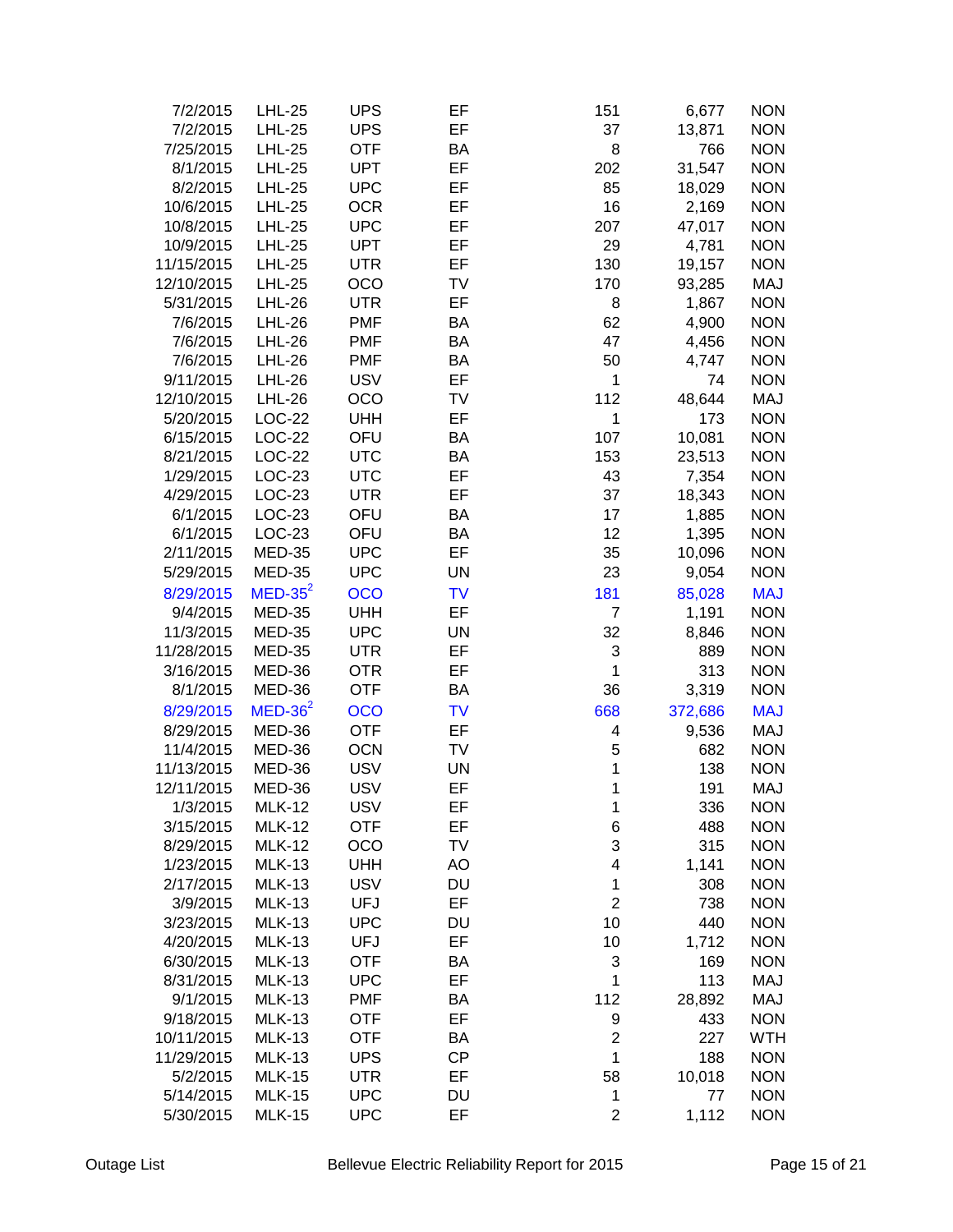| 6/8/2015   | <b>MLK-15</b> | <b>OTF</b> | TV        | 1              | 88      | <b>NON</b> |
|------------|---------------|------------|-----------|----------------|---------|------------|
| 7/15/2015  | <b>MLK-15</b> | <b>OCN</b> | EF        | 1              | 293     | <b>NON</b> |
| 7/17/2015  | <b>MLK-15</b> | <b>USP</b> | EF        | 52             | 8,806   | <b>NON</b> |
| 8/12/2015  | <b>MLK-15</b> | <b>UFJ</b> | EF        | $\overline{2}$ | 1       | <b>NON</b> |
| 8/12/2015  | <b>MLK-15</b> | <b>UFJ</b> | EF        | 77             | 10,964  | <b>NON</b> |
| 8/25/2015  | <b>MLK-15</b> | <b>UTC</b> | BA        | 24             | 2,751   | <b>NON</b> |
| 9/4/2015   | <b>MLK-15</b> | <b>OTF</b> | BA        | $\overline{c}$ | 164     | MAJ        |
| 12/9/2015  | <b>MLK-15</b> | OSV        | TV        | 4              | 3,226   | MAJ        |
| 5/12/2015  | <b>MLK-16</b> | <b>USV</b> | EF        | 8              | 232     | <b>NON</b> |
| 6/29/2015  | <b>MLK-16</b> | OFU        | BA        | $\overline{7}$ | 760     | <b>NON</b> |
|            | <b>MLK-16</b> | <b>UTC</b> | TV        | 33             |         | <b>NON</b> |
| 7/10/2015  |               |            |           |                | 11,220  |            |
| 8/14/2015  | <b>MLK-16</b> | <b>OPO</b> | TV        | 21             | 17,437  | <b>NON</b> |
| 8/27/2015  | <b>MLK-16</b> | <b>UTC</b> | BA        | 5              | 250     | <b>NON</b> |
| 10/22/2015 | <b>MLK-16</b> | <b>UPC</b> | EF        | 75             | 18,702  | <b>NON</b> |
| 12/2/2015  | <b>MLK-16</b> | <b>USV</b> | <b>UN</b> | 24             | 561     | <b>NON</b> |
| 1/18/2015  | <b>NOB-12</b> | <b>UTC</b> | TV        | 39             | 27,292  | MAJ        |
| 2/18/2015  | <b>NOB-12</b> | OCO        | OE        | 59             | 2,337   | <b>NON</b> |
| 2/18/2015  | <b>NOB-12</b> | OCO        | <b>OE</b> | 59             | 17,468  | <b>NON</b> |
| 5/31/2015  | <b>NOB-22</b> | <b>UPC</b> | EF        | 38             | 13,827  | <b>NON</b> |
| 7/30/2015  | <b>NOB-22</b> | <b>UPC</b> | <b>UN</b> | 20             | 3,189   | <b>NON</b> |
| 9/19/2015  | <b>NOB-22</b> | <b>OTF</b> | EF        | 1              | 118     | <b>NON</b> |
| 1/21/2015  | <b>NOB-24</b> | OSV        | <b>TV</b> | 1              | 44      | MAJ        |
| 3/20/2015  | <b>NOB-24</b> | <b>UTR</b> | <b>OE</b> | 95             | 20,905  | <b>NON</b> |
| 8/12/2015  | <b>NOB-24</b> | <b>UFJ</b> | EF        | $\overline{c}$ | 282     | <b>NON</b> |
| 8/29/2015  | <b>NOB-24</b> | OSV        | TV        | $\overline{7}$ | 13,518  | MAJ        |
| 8/31/2015  | <b>NOB-24</b> | OCO        | <b>TV</b> | 1              | 526     | MAJ        |
| 11/29/2015 | <b>NOB-24</b> | <b>OTF</b> | EF        | 8              | 1,408   | <b>NON</b> |
| 4/4/2015   | <b>NRU-23</b> | OFU        | BA        | 4              | 326     | <b>NON</b> |
| 4/20/2015  | <b>NRU-23</b> | <b>UFJ</b> | EF        | 110            | 18,949  | <b>NON</b> |
| 4/28/2015  | <b>NRU-23</b> | <b>UPT</b> | EF        | 5              | 1,820   | <b>NON</b> |
| 5/26/2015  | <b>NRU-23</b> | <b>UPC</b> | EF        | 5              | 2,272   | <b>NON</b> |
| 6/1/2015   | <b>NRU-23</b> | <b>UPC</b> | EF        | 4              | 2,153   | <b>NON</b> |
| 6/13/2015  | <b>NRU-23</b> | OFU        | BA        | 4              | 381     | <b>NON</b> |
| 6/24/2015  | <b>NRU-23</b> | <b>OTF</b> | BA        | 5              | 254     | <b>NON</b> |
| 7/20/2015  | <b>NRU-23</b> | <b>UTC</b> | BA        | 4              | 452     | <b>NON</b> |
| 7/22/2015  | <b>NRU-23</b> | UEL        | EF        | 112            | 24,824  | <b>NON</b> |
| 7/23/2015  | NRU-23        | OCN        | EF        | 1              | 116     | <b>NON</b> |
| 7/24/2015  | <b>NRU-23</b> | OFU        | TV        | 4              | 172     | <b>NON</b> |
| 7/25/2015  | <b>NRU-23</b> | <b>UTR</b> | EF        | 30             | 4,810   | <b>NON</b> |
| 8/6/2015   | <b>NRU-23</b> | <b>UTC</b> | BA        | 3              | 308     | <b>NON</b> |
| 9/7/2015   | <b>NRU-23</b> | <b>OTF</b> | <b>BA</b> | $\overline{2}$ | 179     | <b>NON</b> |
|            |               | <b>USC</b> | UN        | 1              |         | <b>NON</b> |
| 9/13/2015  | <b>NRU-23</b> |            |           |                | 157     | <b>NON</b> |
| 9/26/2015  | <b>NRU-23</b> | <b>UTC</b> | BA        | 13             | 935     |            |
| 9/30/2015  | <b>NRU-23</b> | <b>OTR</b> | EF        | 1              | 360     | <b>NON</b> |
| 10/7/2015  | <b>NRU-23</b> | UEL        | EF        | 68             | 14,919  | <b>NON</b> |
| 11/19/2015 | <b>NRU-23</b> | OCO        | TV        | 23             | 5,146   | MAJ        |
| 11/19/2015 | <b>NRU-23</b> | OSV        | TV        | $\overline{c}$ | 518     | MAJ        |
| 11/23/2015 | <b>NRU-23</b> | <b>USV</b> | DU        | 1              | 216     | <b>NON</b> |
| 1/2/2015   | <b>NRU-25</b> | <b>UPC</b> | EF        | 890            | 157,482 | <b>NON</b> |
| 2/19/2015  | <b>NRU-25</b> | <b>PMF</b> | OE        | 60             | 15,505  | <b>NON</b> |
| 2/19/2015  | <b>NRU-25</b> | <b>PMF</b> | OE        | 1,278          | 116,142 | <b>NON</b> |
| 2/21/2015  | <b>NRU-25</b> | <b>UPC</b> | EF        | 19             | 8,144   | <b>NON</b> |
| 4/19/2015  | <b>NRU-25</b> | <b>UTC</b> | EF        | 4              | 899     | <b>NON</b> |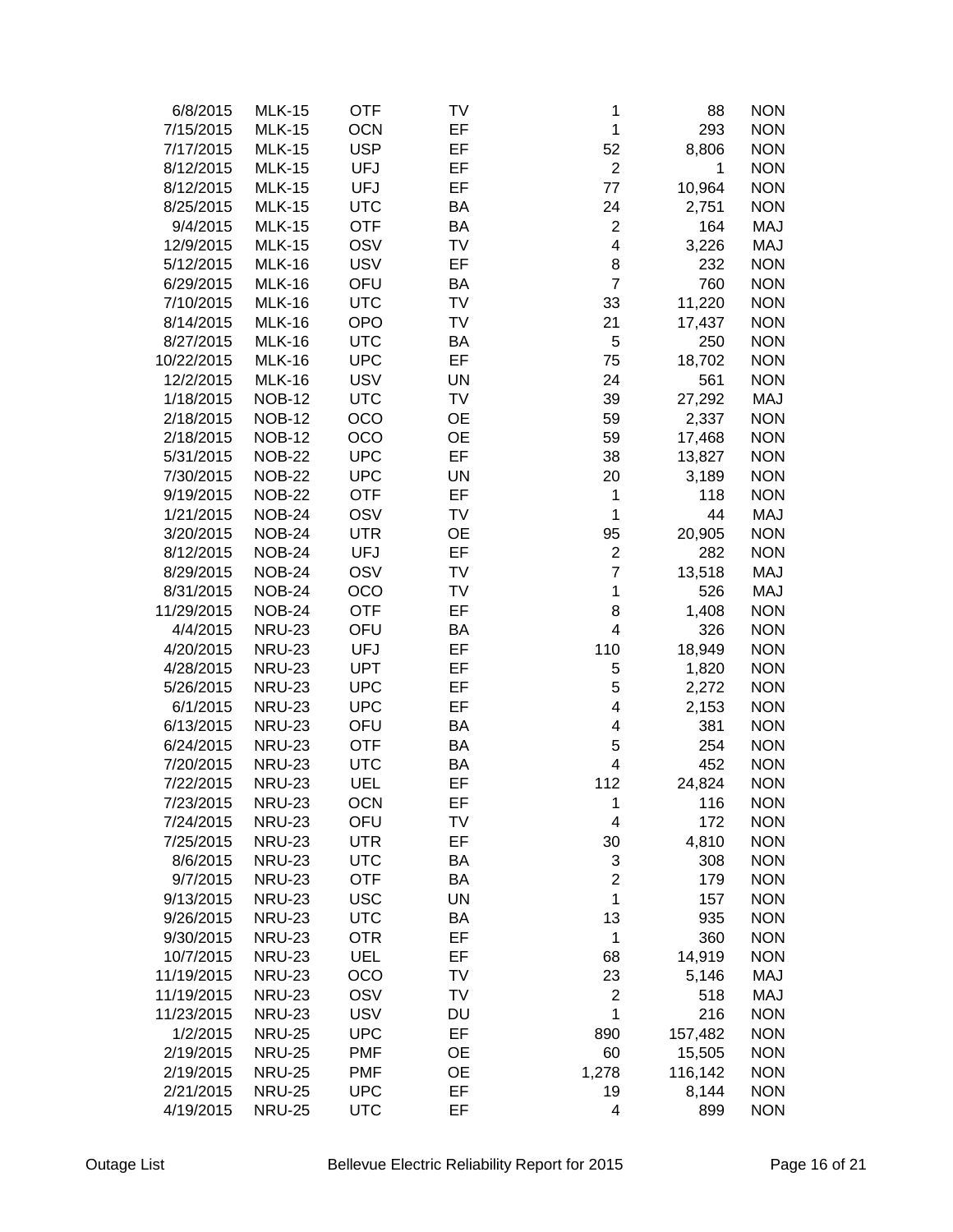| 5/2/2015   | <b>NRU-25</b> | <b>OTF</b> | ΒA        | 4              | 448     | <b>NON</b> |
|------------|---------------|------------|-----------|----------------|---------|------------|
| 5/15/2015  | <b>NRU-25</b> | <b>OTF</b> | BA        | 4              | 511     | <b>NON</b> |
| 7/23/2015  | <b>NRU-25</b> | <b>USV</b> | EF        | $\mathbf 1$    | 170     | <b>NON</b> |
| 7/24/2015  | <b>NRU-25</b> | <b>UPC</b> | EF        | 19             | 6,560   | <b>NON</b> |
| 8/23/2015  | <b>NRU-25</b> | <b>UPC</b> | EF        | 1              | 194     | <b>NON</b> |
| 8/23/2015  | <b>NRU-25</b> | <b>UPC</b> | EF        | 80             | 21,782  | <b>NON</b> |
| 8/30/2015  | <b>NRU-25</b> | OCO        | TV        | 49             | 32,272  | <b>MAJ</b> |
| 12/15/2015 | <b>NRU-25</b> | <b>UTR</b> | EF        | 20             | 3,777   | <b>NON</b> |
| 12/16/2015 | <b>NRU-25</b> | <b>USV</b> | EF        | 1              | 52      | <b>NON</b> |
| 2/17/2015  | <b>NRU-26</b> | <b>OTF</b> | BA        | 6              | 428     | <b>NON</b> |
| 4/22/2015  | <b>NRU-26</b> | <b>OTR</b> | EF        | 8              |         | <b>NON</b> |
|            |               |            |           | 1              | 3,019   |            |
| 8/11/2015  | <b>NRU-26</b> | OFU        | BA        |                | 123     | <b>NON</b> |
| 4/24/2015  | <b>NRU-27</b> | <b>UPC</b> | OD        | 22             | 7,781   | <b>NON</b> |
| 6/23/2015  | <b>NRU-27</b> | <b>UPT</b> | EF        | 1              | 148     | <b>NON</b> |
| 6/30/2015  | <b>NRU-27</b> | <b>UTR</b> | EF        | 51             | 21,538  | <b>NON</b> |
| 7/24/2015  | <b>NRU-27</b> | <b>UHH</b> | DU        | 1              | 771     | <b>NON</b> |
| 7/27/2015  | <b>NRU-27</b> | <b>OTF</b> | BA        | 34             | 3,274   | <b>NON</b> |
| 8/5/2015   | <b>NRU-27</b> | <b>UPC</b> | EF        | $\overline{2}$ | 705     | <b>NON</b> |
| 8/6/2015   | <b>NRU-27</b> | <b>OTF</b> | BA        | 11             | 879     | <b>NON</b> |
| 8/6/2015   | <b>NRU-27</b> | <b>OTF</b> | BA        | 1              | 90      | <b>NON</b> |
| 8/10/2015  | <b>NRU-27</b> | <b>UTR</b> | EF        | 3              | 1,189   | <b>NON</b> |
| 8/10/2015  | <b>NRU-27</b> | <b>UTR</b> | EF        | 1              | 511     | <b>NON</b> |
| 8/30/2015  | <b>NRU-27</b> | <b>OCO</b> | TV        | $\mathbf 0$    | 575     | MAJ        |
| 8/30/2015  | <b>NRU-27</b> | OCO        | TV        | 9              | 10,839  | MAJ        |
| 8/30/2015  | <b>NRU-27</b> | OCO        | TV        | 22             | 34,677  | MAJ        |
| 8/31/2015  | <b>NRU-27</b> | OCO        | TV        | 1              | 11      | MAJ        |
| 9/1/2015   | <b>NRU-27</b> | <b>UPC</b> | EF        | 255            | 61,119  | <b>MAJ</b> |
| 9/6/2015   | <b>NRU-27</b> | <b>UFJ</b> | EF        | 16             | 3,446   | <b>NON</b> |
| 10/26/2015 | <b>NRU-27</b> | <b>UPC</b> | EF        | 21             | 2,314   | <b>NON</b> |
| 11/24/2015 | <b>NRU-27</b> | <b>UPT</b> | EF        | 22             | 5,084   | MAJ        |
| 5/7/2015   | <b>OVE-12</b> | <b>USV</b> | EF        | 1              | 163     | <b>NON</b> |
| 5/19/2015  | <b>OVE-12</b> | OSV        | EF        | 1              | 88      | <b>NON</b> |
| 1/3/2015   | <b>OVE-15</b> | <b>UTC</b> | EF        | $\overline{c}$ | 276     | <b>NON</b> |
| 1/12/2015  | <b>OVE-15</b> | <b>OTF</b> | EF        | 6              | 692     | <b>NON</b> |
| 4/23/2015  | <b>OVE-15</b> | <b>UPC</b> | <b>DU</b> | $\overline{7}$ | 1,292   | <b>NON</b> |
| 4/30/2015  | <b>OVE-15</b> | <b>UTC</b> | UN        | 4              | 559     | <b>NON</b> |
| 5/8/2015   | <b>OVE-15</b> | <b>OTF</b> | EF        | 3              | 379     | <b>NON</b> |
| 6/9/2015   | <b>OVE-15</b> | <b>UPC</b> | EF        | 15             | 3,581   | <b>NON</b> |
| 7/4/2015   | <b>OVE-15</b> | <b>OTF</b> | BA        | $\overline{7}$ | 531     | <b>NON</b> |
| 7/26/2015  | <b>OVE-15</b> | OFU        | BA        | 3              | 372     | <b>NON</b> |
| 7/26/2015  | <b>OVE-15</b> | OFU        | BA        | 3              | 409     | <b>NON</b> |
|            |               |            | BA        | $\overline{7}$ | 629     | <b>NON</b> |
| 8/7/2015   | <b>OVE-15</b> | <b>OTR</b> |           |                |         |            |
| 8/7/2015   | <b>OVE-15</b> | <b>OTR</b> | BA        | 4              | 726     | <b>NON</b> |
| 8/12/2015  | <b>OVE-15</b> | OCO        | TO        | 715            | 99,944  | <b>NON</b> |
| 8/29/2015  | <b>OVE-15</b> | OCO        | TV        | 659            | 184,476 | MAJ        |
| 11/17/2015 | <b>OVE-15</b> | OCO        | TV        | 54             | 73,956  | MAJ        |
| 11/19/2015 | <b>OVE-15</b> | <b>USV</b> | EF        | 1              | 747     | MAJ        |
| 2/1/2015   | <b>PHA-13</b> | OFU        | ΒA        | 77             | 3,584   | <b>NON</b> |
| 3/18/2015  | <b>PHA-13</b> | <b>USV</b> | EF        | 1              | 190     | <b>NON</b> |
| 4/3/2015   | <b>PHA-13</b> | OCO        | TV        | 1              | 452     | <b>NON</b> |
| 5/1/2015   | <b>PHA-13</b> | <b>USV</b> | DU        | 5              | 2,567   | <b>NON</b> |
| 5/2/2015   | <b>PHA-13</b> | <b>USV</b> | DU        | 1              | 87      | <b>NON</b> |
| 5/23/2015  | <b>PHA-13</b> | <b>OTF</b> | TV        | 144            | 17,868  | <b>NON</b> |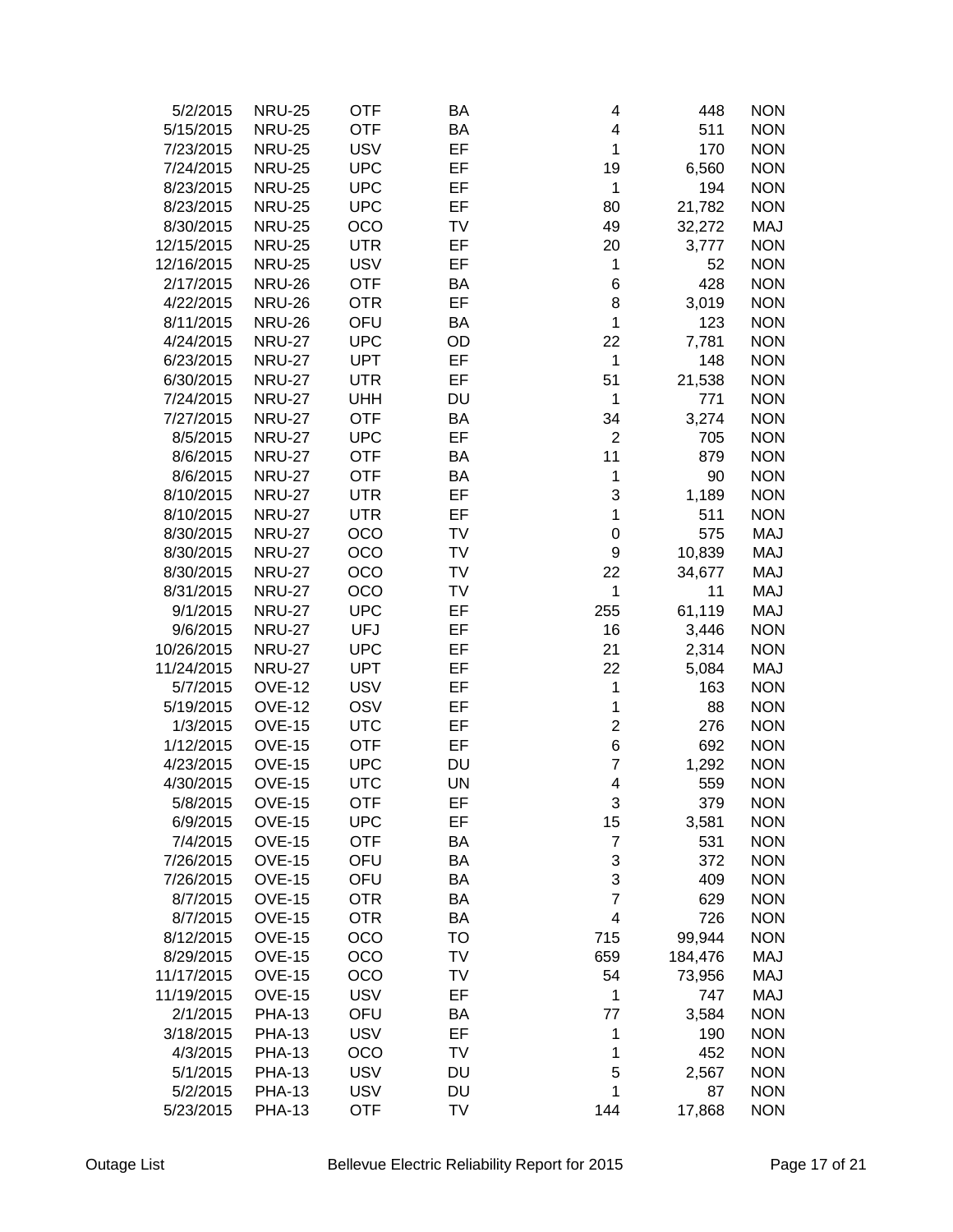| 7/18/2015  | <b>PHA-13</b> | <b>USV</b> | EF        | 1                       | 417     | <b>NON</b> |
|------------|---------------|------------|-----------|-------------------------|---------|------------|
| 8/5/2015   | <b>PHA-13</b> | <b>UTC</b> | BA        | $\mathbf 1$             | 162     | <b>NON</b> |
| 8/15/2015  | <b>PHA-13</b> | <b>UPC</b> | EF        | 38                      | 8,078   | <b>NON</b> |
| 8/28/2015  | <b>PHA-13</b> | <b>OTF</b> | EF        | 9                       | 581     | <b>NON</b> |
| 8/29/2015  | <b>PHA-13</b> | <b>UTC</b> | TV        | 6                       | 8,224   | MAJ        |
| 9/14/2015  | <b>PHA-13</b> | <b>OTF</b> | BA        | 1                       | 58      | <b>NON</b> |
| 9/15/2015  | <b>PHA-13</b> | <b>OTF</b> | EF        | $\overline{2}$          | 130     | <b>NON</b> |
| 10/6/2015  | <b>PHA-13</b> | <b>OCN</b> | EF        | 1                       | 505     | <b>NON</b> |
| 10/16/2015 | <b>PHA-13</b> | <b>UPC</b> | EF        | 8                       | 3,849   | <b>NON</b> |
| 10/22/2015 | <b>PHA-13</b> | OSV        | <b>OE</b> | 1                       | 49      | <b>NON</b> |
| 10/30/2015 | <b>PHA-13</b> | OSV        | TV        | 1                       | 217     | <b>NON</b> |
|            |               |            |           | $\overline{\mathbf{4}}$ |         |            |
| 11/20/2015 | <b>PHA-13</b> | <b>OTF</b> | BA        |                         | 176     | MAJ        |
| 12/8/2015  | <b>PHA-13</b> | <b>UTC</b> | TV        | 98                      | 7,265   | <b>NON</b> |
| 12/9/2015  | <b>PHA-13</b> | OCO        | TV        | 8                       | 3,317   | <b>MAJ</b> |
| 12/9/2015  | <b>PHA-13</b> | <b>OTF</b> | TV        | $\overline{7}$          | 4,761   | <b>MAJ</b> |
| 5/11/2015  | <b>PHA-15</b> | <b>OTF</b> | BA        | 5                       | 620     | <b>NON</b> |
| 10/31/2015 | <b>PHA-15</b> | OSV        | TV        | $\overline{2}$          | 313     | <b>WTH</b> |
| 12/9/2015  | <b>PHA-15</b> | OCO        | TV        | 96                      | 30,723  | <b>MAJ</b> |
| 2/11/2015  | <b>PHA-16</b> | <b>OTF</b> | BA        | 10                      | 563     | <b>NON</b> |
| 3/30/2015  | <b>PHA-16</b> | <b>OCE</b> | EF        | $\mathbf 1$             | 66      | <b>NON</b> |
| 6/24/2015  | <b>PHA-16</b> | OSV        | <b>AO</b> | 1                       | 73      | <b>NON</b> |
| 6/24/2015  | <b>PHA-16</b> | OSV        | AO        | 5                       | 754     | <b>NON</b> |
| 6/30/2015  | <b>PHA-16</b> | <b>OTR</b> | BA        | 60                      | 5,426   | <b>NON</b> |
| 7/22/2015  | <b>PHA-16</b> | <b>UOT</b> | <b>CP</b> | 113                     | 6,230   | <b>NON</b> |
| 8/29/2015  | <b>PHA-16</b> | OCO        | TV        | 1,334                   | 147,985 | <b>NON</b> |
| 8/29/2015  | <b>PHA-16</b> | OCO        | TV        | 35                      | 55,406  | MAJ        |
| 9/5/2015   | <b>PHA-16</b> | UEL        | EF        | 128                     | 95,614  | <b>NON</b> |
| 9/18/2015  | <b>PHA-16</b> | <b>OTF</b> | EF        | 12                      | 1,110   | <b>NON</b> |
| 9/20/2015  | <b>PHA-16</b> | <b>OPO</b> | AO        | 31                      | 20,362  | <b>NON</b> |
| 10/30/2015 | <b>PHA-16</b> | OFU        | TV        | 57                      | 6,547   | <b>NON</b> |
| 11/14/2015 | <b>PHA-16</b> | <b>OFC</b> | OD        | 35                      | 5,135   | <b>NON</b> |
| 3/14/2015  | <b>PHA-17</b> | <b>OCR</b> | EF        | 34                      | 1,269   | <b>NON</b> |
| 10/2/2015  | <b>PHA-17</b> | <b>OTF</b> | BA        | 25                      | 2,574   | <b>NON</b> |
| 10/18/2015 | <b>PHA-17</b> | <b>OTR</b> | EF        | 4                       | 796     | <b>NON</b> |
| 10/29/2015 | <b>PHA-17</b> | <b>OTF</b> | BA        | 35                      | 1,573   | <b>NON</b> |
| 10/29/2015 | <b>PHA-17</b> | <b>OTF</b> | BA        | 3                       | 179     | <b>NON</b> |
| 11/17/2015 | <b>PHA-17</b> | OSV        | TV        | 2                       | 5,702   | MAJ        |
| 12/8/2015  | <b>PHA-17</b> | OCO        | TV        | 155                     | 15,584  | <b>NON</b> |
| 1/5/2015   | <b>ROS-17</b> | <b>USV</b> | EF        | 1                       | 85      | <b>NON</b> |
| 3/25/2015  | <b>ROS-17</b> | <b>UPC</b> | <b>OE</b> | 1,528                   | 4,610   | <b>NON</b> |
| 5/20/2015  | <b>ROS-17</b> | <b>OTR</b> | EF        | 5                       | 2,570   | <b>NON</b> |
| 6/29/2015  | <b>ROS-17</b> | <b>UPT</b> | EF        | $\overline{7}$          | 728     | <b>NON</b> |
| 11/18/2015 | <b>ROS-17</b> | UTR        | EF        | 8                       | 9,150   | MAJ        |
| 3/25/2015  | <b>SBE-22</b> | OSV        | AO        | 9                       | 508     | <b>NON</b> |
| 7/18/2015  | <b>SBE-25</b> | <b>OTF</b> | EF        | $\mathbf 5$             | 834     | <b>NON</b> |
| 8/29/2015  | <b>SBE-25</b> | OCO        | TV        | 22                      | 60,409  | MAJ        |
| 8/29/2015  | <b>SBE-25</b> | OCO        | TV        | 16                      | 46,456  | MAJ        |
| 1/18/2015  | <b>SBE-26</b> | OSV        | TV        | $\mathbf 1$             | 166     | MAJ        |
| 3/14/2015  | <b>SBE-26</b> | <b>OTF</b> | BA        | 25                      | 3,378   | <b>NON</b> |
| 3/15/2015  | <b>SBE-26</b> | <b>OPO</b> | TV        | 48                      | 33,744  | <b>NON</b> |
| 4/26/2015  | <b>SBE-26</b> | <b>OTF</b> | BA        | $\mathbf 1$             | 148     | <b>NON</b> |
|            |               | <b>UPC</b> | DU        |                         | 264     | <b>NON</b> |
| 5/7/2015   | <b>SBE-26</b> |            |           | 3<br>$\overline{7}$     |         |            |
| 5/13/2015  | <b>SBE-26</b> | <b>OTR</b> | BA        |                         | 1,238   | <b>NON</b> |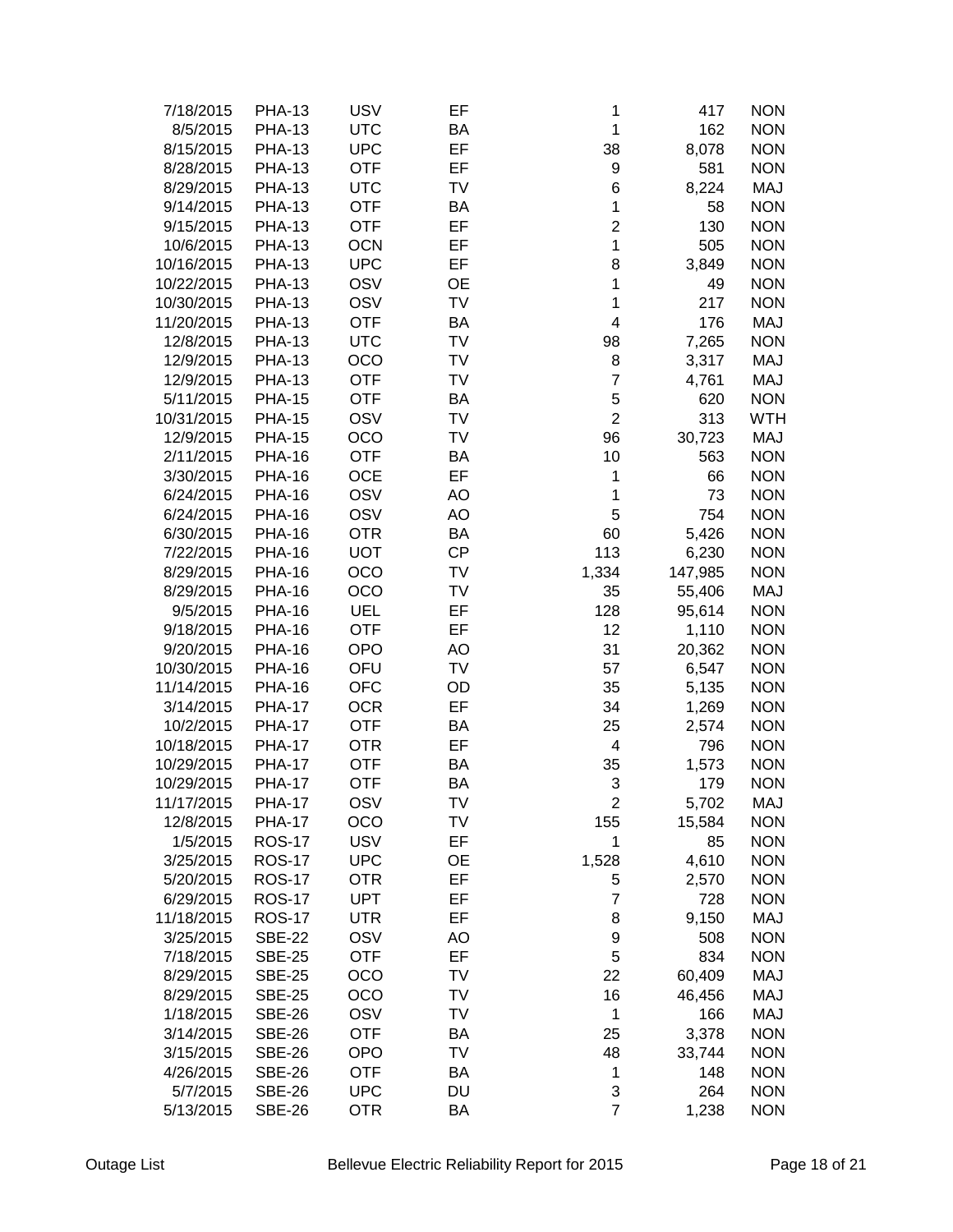| 5/26/2015  | <b>SBE-26</b> | <b>UTC</b> | BA        | $\overline{\mathbf{c}}$ | 137       | <b>NON</b> |
|------------|---------------|------------|-----------|-------------------------|-----------|------------|
| 6/5/2015   | <b>SBE-26</b> | OFU        | <b>BA</b> | 5                       | 511       | <b>NON</b> |
| 7/13/2015  | <b>SBE-26</b> | <b>OTF</b> | BA        | 5                       | 324       | <b>NON</b> |
| 7/13/2015  | <b>SBE-26</b> | <b>UTR</b> | EF        | 10                      | 2,777     | <b>NON</b> |
| 7/19/2015  | <b>SBE-26</b> | <b>UPC</b> | EF        | 16                      | 3,414     | <b>NON</b> |
| 7/19/2015  | <b>SBE-26</b> | <b>UPC</b> | EF        | 97                      | 21,313    | <b>NON</b> |
| 8/3/2015   | <b>SBE-26</b> | <b>UPC</b> | EF        | 82                      | 16,534    | <b>NON</b> |
| 8/3/2015   | <b>SBE-26</b> | <b>UPT</b> | EF        | 21                      | 8,812     | <b>NON</b> |
| 8/29/2015  | <b>SBE-26</b> | <b>OTF</b> | TV        | $\boldsymbol{2}$        | 2,670     | <b>MAJ</b> |
| 8/30/2015  | <b>SBE-26</b> | <b>OTF</b> | TV        | $\overline{c}$          | 1,516     | <b>MAJ</b> |
| 9/24/2015  |               | <b>OTF</b> | BA        | $\mathbf{1}$            | 69        | <b>NON</b> |
|            | <b>SBE-26</b> |            |           | 87                      |           |            |
| 9/24/2015  | <b>SBE-26</b> | OCO        | TV        |                         | 11,037    | <b>NON</b> |
| 10/23/2015 | <b>SBE-26</b> | <b>UPC</b> | EF        | 97                      | 16,502    | <b>NON</b> |
| 11/17/2015 | <b>SBE-26</b> | OCO        | TV        | 70                      | 138,094   | <b>MAJ</b> |
| 11/17/2015 | <b>SBE-26</b> | OCO        | TV        | 70                      | 138,094   | <b>MAJ</b> |
| 12/10/2015 | <b>SBE-26</b> | OSV        | TV        | $\overline{2}$          | 2,019     | <b>MAJ</b> |
| 6/21/2015  | $SOM-131$     | OCO        | <b>TV</b> | 759                     | 43,243    | <b>NON</b> |
| 7/3/2015   | <b>SOM-13</b> | <b>UPT</b> | AO        | 8                       | 4,187     | <b>NON</b> |
| 10/27/2015 | <b>SOM-13</b> | <b>USV</b> | EF        | 1                       | 274       | <b>NON</b> |
| 2/22/2015  | <b>SOM-15</b> | <b>USV</b> | EF        | 1                       | 216       | <b>NON</b> |
| 2/24/2015  | <b>SOM-15</b> | <b>UPC</b> | EF        | 8                       | 1,256     | <b>NON</b> |
| 5/2/2015   | <b>SOM-15</b> | <b>UTR</b> | EF        | $\overline{7}$          | 3,220     | <b>NON</b> |
| 5/11/2015  | <b>SOM-15</b> | <b>USV</b> | EF        | $\mathbf 1$             | 147       | <b>NON</b> |
| 5/20/2015  | <b>SOM-15</b> | UEL        | EF        | 79                      | 13,146    | <b>NON</b> |
| 6/13/2015  | <b>SOM-15</b> | <b>UPC</b> | EF        | 79                      | 15,076    | <b>NON</b> |
| 6/21/2015  | $SOM-151$     | <b>OCO</b> | <b>TV</b> | 1,744                   | 99,362    | <b>NON</b> |
| 7/10/2015  | <b>SOM-15</b> | <b>USV</b> | EF        | 1                       | 165       | <b>NON</b> |
| 9/6/2015   | <b>SOM-15</b> | <b>UFJ</b> | EF        | 279                     | 27,018    | <b>NON</b> |
| 9/13/2015  | <b>SOM-15</b> | <b>UTR</b> | <b>UN</b> | 5                       | 2,201     | <b>NON</b> |
| 9/16/2015  | <b>SOM-15</b> | <b>UPC</b> | EF        | 58                      | 8,128     | <b>NON</b> |
| 9/17/2015  | <b>SOM-15</b> | <b>USV</b> | DU        | $\overline{7}$          | 3,743     | <b>NON</b> |
| 12/16/2015 | <b>SOM-15</b> | <b>USV</b> | EF        | 1                       | 187       | <b>NON</b> |
| 1/6/2015   | <b>SOM-16</b> | <b>USV</b> | EF        | 1                       | 244       | <b>NON</b> |
| 5/9/2015   | <b>SOM-16</b> | <b>UTC</b> | BA        | 3                       | 240       | <b>NON</b> |
| 5/11/2015  | <b>SOM-16</b> | <b>USV</b> | <b>DU</b> | 1                       | 195       | <b>NON</b> |
| 6/21/2015  | $SOM-161$     | <b>OCO</b> | <b>TV</b> | 2,717                   | 154.797   | <b>NON</b> |
| 7/9/2015   | <b>SOM-16</b> | <b>OTF</b> | ВA        | 14                      | 1,519     | <b>NON</b> |
| 7/14/2015  | <b>SOM-16</b> | <b>OTF</b> | BA        | $\boldsymbol{2}$        | 86        | <b>NON</b> |
|            |               |            | BA        | 8                       | 384       | <b>NON</b> |
| 7/14/2015  | <b>SOM-16</b> | <b>OTF</b> |           |                         |           |            |
| 7/14/2015  | <b>SOM-16</b> | <b>OTF</b> | BA        | 20                      | 960       | <b>NON</b> |
| 7/19/2015  | <b>SOM-16</b> | <b>UPC</b> | EF        | 95                      | 14,225    | <b>NON</b> |
| 8/14/2015  | <b>SOM-16</b> | UTR        | EF        | 142                     | 64,031    | <b>NON</b> |
| 8/23/2015  | <b>SOM-16</b> | <b>OTF</b> | BA        | 1                       | 70        | <b>NON</b> |
| 8/29/2015  | <b>SOM-16</b> | OCO        | TV        | 3,766                   | 1,174,378 | <b>MAJ</b> |
| 8/29/2015  | <b>SOM-16</b> | <b>OAR</b> | TV        | 22                      | 34,091    | MAJ        |
| 8/30/2015  | <b>SOM-16</b> | <b>OTF</b> | TV        | 6                       | 3,027     | <b>MAJ</b> |
| 9/9/2015   | <b>SOM-16</b> | <b>UPT</b> | EF        | 1                       | 340       | <b>NON</b> |
| 11/1/2015  | <b>SOM-16</b> | OCO        | TV        | 67                      | 5,590     | <b>WTH</b> |
| 11/3/2015  | <b>SOM-16</b> | <b>OTF</b> | EF        | $\mathbf 1$             | 79        | <b>NON</b> |
| 11/17/2015 | <b>SOM-16</b> | OCO        | EF        | 1,440                   | 480,600   | <b>MAJ</b> |
| 11/18/2015 | <b>SOM-16</b> | <b>OTF</b> | EF        | 1                       | 1,185     | MAJ        |
| 12/6/2015  | <b>SOM-16</b> | <b>OPO</b> | <b>CP</b> | 50                      | 2,270     | <b>NON</b> |
| 12/26/2015 | <b>SOM-16</b> | <b>USV</b> | EF        | 1                       | 199       | <b>NON</b> |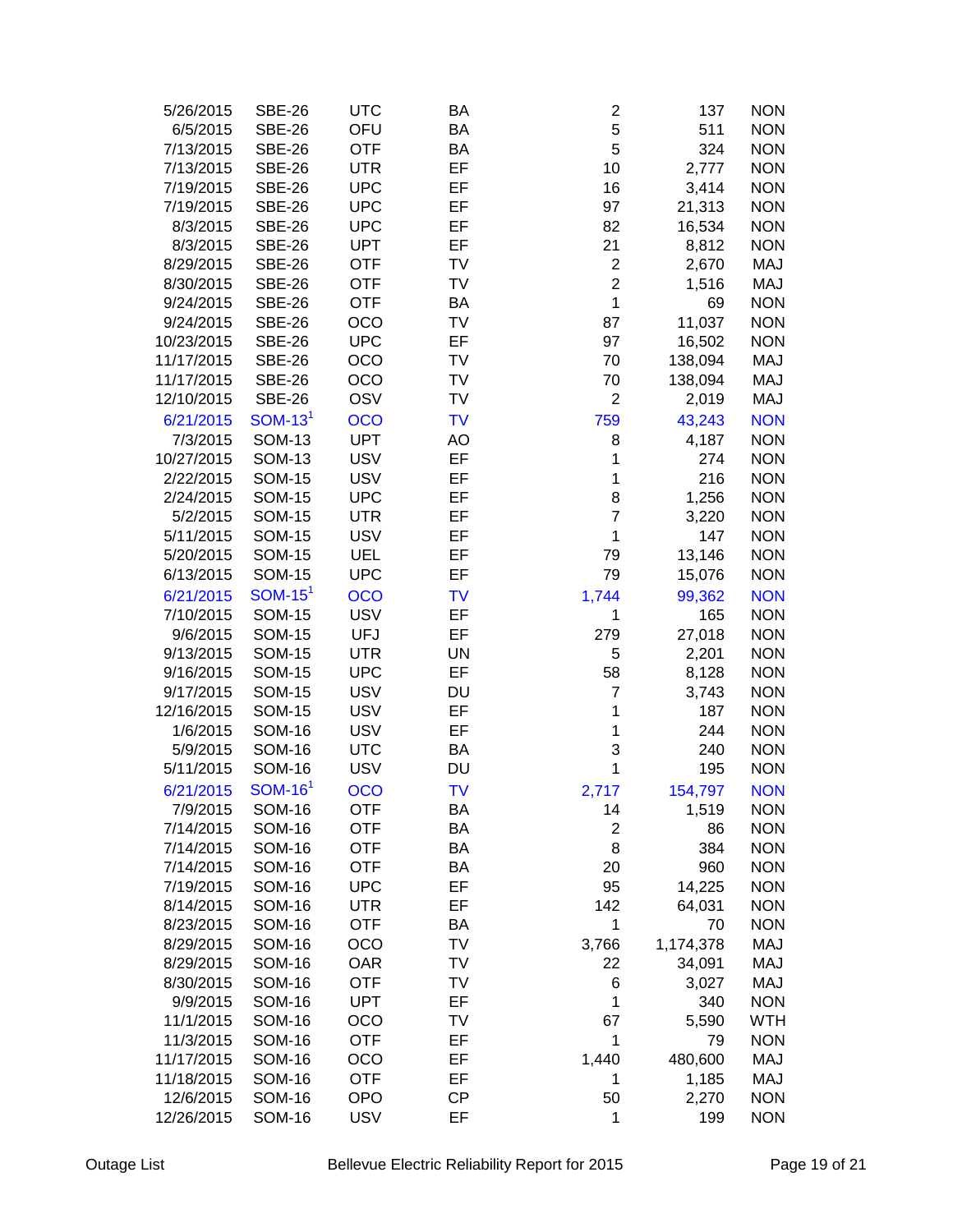| 12/30/2015                                         | <b>SOM-16</b> | UPT             | EF        | 12        | 3,241      | <b>NON</b> |
|----------------------------------------------------|---------------|-----------------|-----------|-----------|------------|------------|
| 12/31/2015                                         | <b>SOM-16</b> | <b>USV</b>      | EF        | 1         | 394        | <b>NON</b> |
| 1/20/2015                                          | <b>SOM-17</b> | <b>USV</b>      | EF        | 1         | 111        | MAJ        |
| 1/31/2015                                          | <b>SOM-17</b> | <b>USV</b>      | EF        |           | 116        | <b>NON</b> |
| 3/23/2015                                          | <b>SOM-17</b> | <b>USV</b>      | EF        | 1         | 176        | <b>NON</b> |
| 4/5/2015                                           | <b>SOM-17</b> | <b>OTF</b>      | BA        | 9         | 769        | <b>NON</b> |
| 5/16/2015                                          | <b>SOM-17</b> | <b>USV</b>      | EF        | 5         | 3,067      | <b>NON</b> |
| 6/4/2015                                           | <b>SOM-17</b> | OTF             | BA        | 9         | 789        | <b>NON</b> |
| 6/21/2015                                          | $SOM-171$     | <b>OCO</b>      | TV        | 1,790     | 101,983    | <b>NON</b> |
| 6/25/2015                                          | <b>SOM-17</b> | <b>OTF</b>      | BA        | 57        | 3,925      | <b>NON</b> |
| 7/2/2015                                           | <b>SOM-17</b> | OTR <sub></sub> | BA        | 125       | 7,594      | <b>NON</b> |
| 7/8/2015                                           | <b>SOM-17</b> | <b>USV</b>      | UN        | 8         | 3,621      | <b>NON</b> |
| 8/29/2015                                          | <b>SOM-17</b> | OCO             | TV        | 24        | 829        | MAJ        |
| 9/6/2015                                           | <b>SOM-17</b> | <b>OCR</b>      | EF        | 3,048     | 252,115    | <b>NON</b> |
| 9/9/2015                                           | <b>SOM-17</b> | <b>OTR</b>      | EF        | 41        | 9,521      | <b>NON</b> |
| 10/29/2015                                         | <b>SOM-17</b> | <b>USC</b>      | EF        | 10        | 3,420      | <b>NON</b> |
| 11/12/2015                                         | <b>SOM-17</b> | <b>UPT</b>      | <b>CP</b> | 37        | 31,006     | <b>NON</b> |
| 11/13/2015                                         | <b>SOM-17</b> | OCO             | TF        | 3,051     | 588,505    | <b>NON</b> |
| 11/14/2015                                         | <b>SOM-17</b> | OTR.            | UN        | 4         | 1,326      | <b>NON</b> |
|                                                    |               | Totals          |           | 79,159    | 17,988,357 |            |
| Totals excluding substation & transmission outages |               |                 | 14,914    | 2,184,488 |            |            |

1 Transmission line outage (tree caused) interrupted service to substation

2 Tree limb in substation took transformer bank out of service